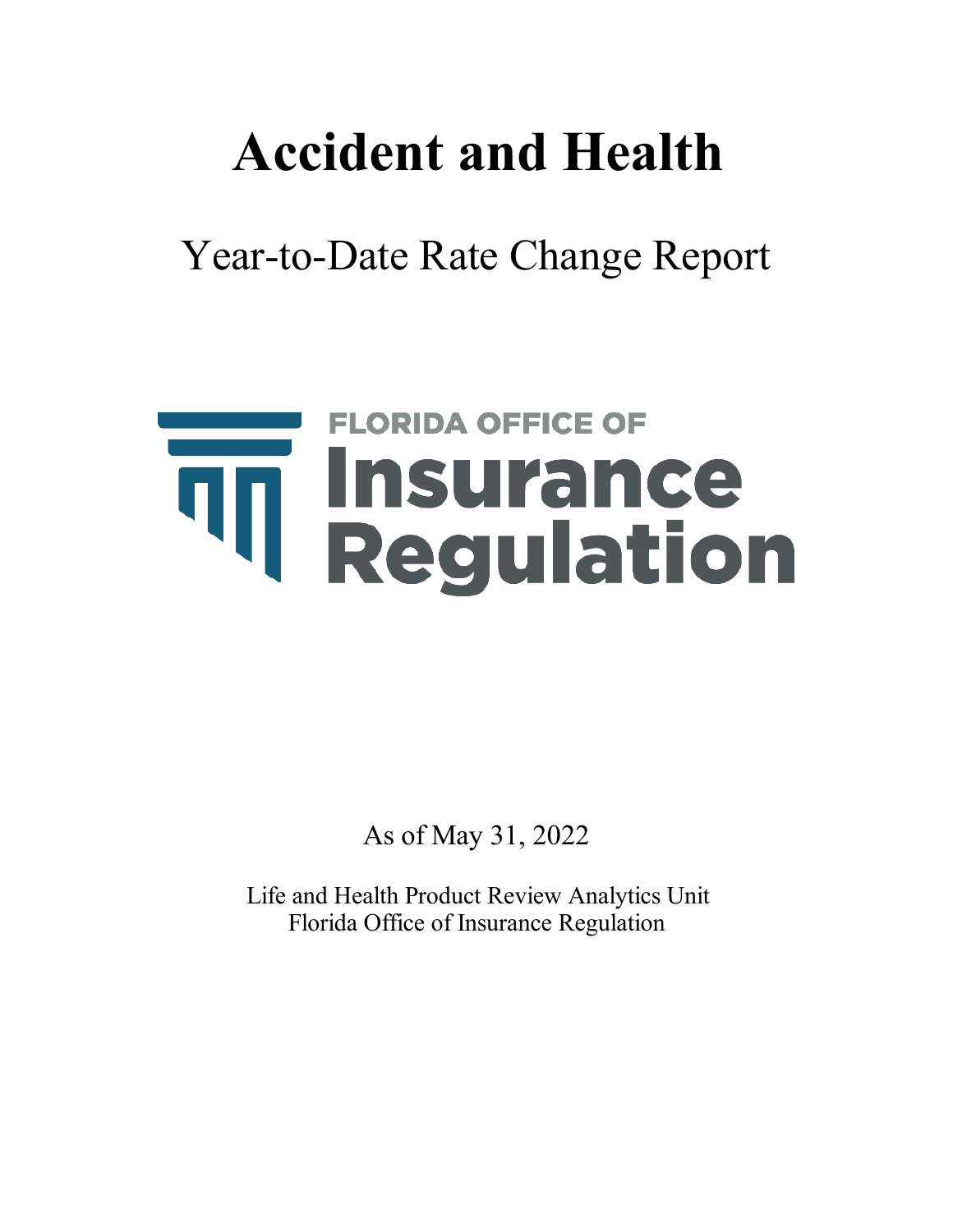### **Key Terms**

**Product:** The specific type of Accident and Health policy under consideration.

**File Log Number:** The number automatically assigned to a filing by the Office of Insurance Regulation's (Office) internal tracking system. All closed filings are available to the public for review by using the Office's online Forms and Rates Filing Search utility.

**Closed:** The date the Office took final action on a filing; for purposes of this report this is the date the filing was approved.

**Reported Policies:** The number of policies affected by the combined rate impact (the anniversary allowed value).

**% Change Allowed:** The average change to the premium that will be implemented at a single point in time. The rate change experienced by any policyholder may differ from the average.

**Avg. Trend Allowed:** The growth rate required to cover medical provider price increases, utilization changes, and other items. This is the average change to the premium that will be implemented over a period of time (typically twelve months).

**Anniversary Allowed:** The combined effect of the base rate change, trend and previously approved changes that have not yet been fully implemented.

**Note all rate changes shown in the following report are for filings that are closed with a final disposition status of Approved.**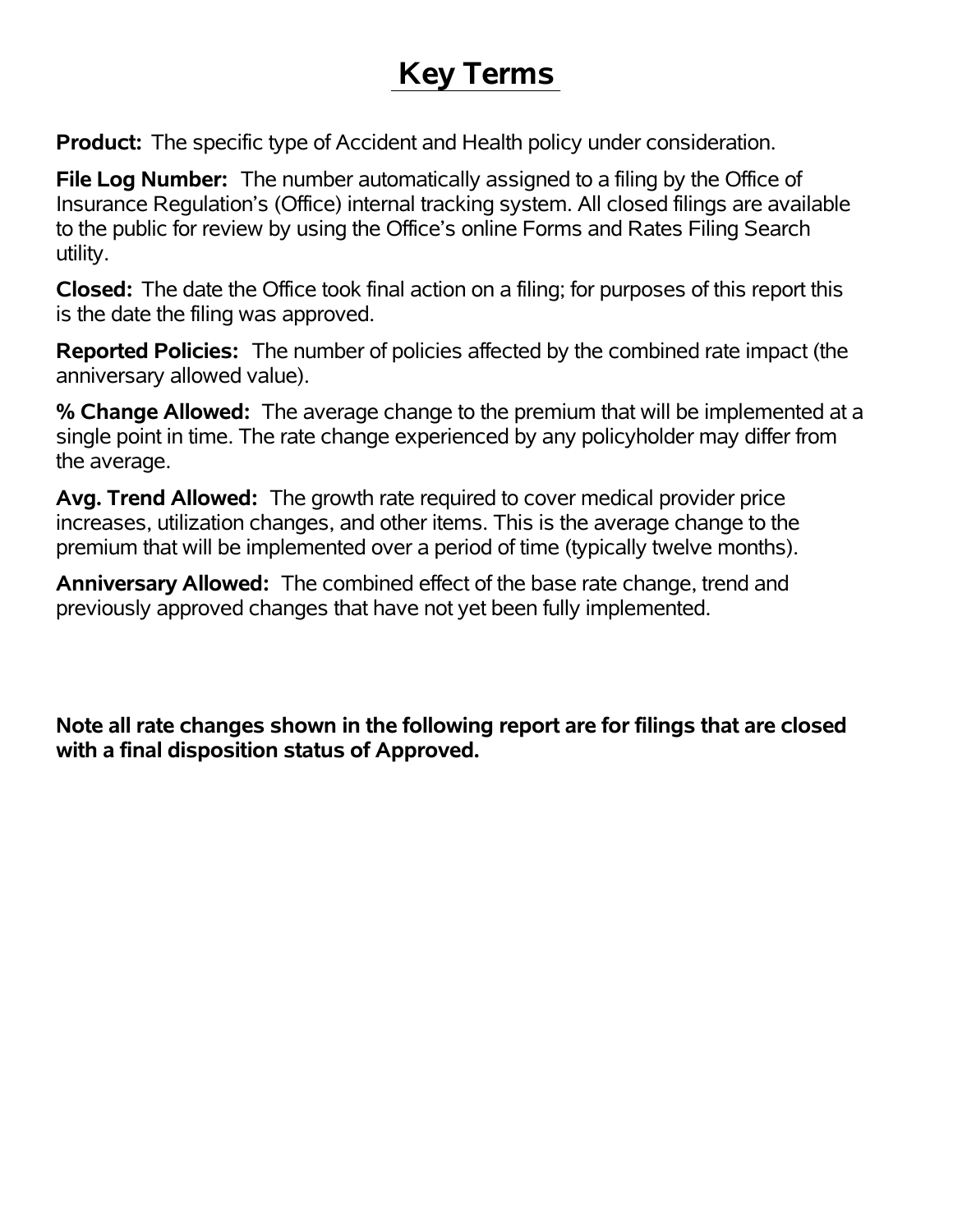| <b>By Company</b>                                                                                                                                          |                                  |               |                                    |                            |                                        |                               |
|------------------------------------------------------------------------------------------------------------------------------------------------------------|----------------------------------|---------------|------------------------------------|----------------------------|----------------------------------------|-------------------------------|
| Product <sup>^</sup>                                                                                                                                       | <b>File Log</b><br><b>Number</b> | <b>Closed</b> | <b>Reported</b><br><b>Policies</b> | % Change<br><b>Allowed</b> | Avg.<br><b>Trend</b><br><b>Allowed</b> | Anniversary<br><b>Allowed</b> |
| <b>AETNA LIFE INS. CO.</b>                                                                                                                                 |                                  |               |                                    |                            |                                        |                               |
| Health Excess or Stop Loss                                                                                                                                 | 22-011106                        | 05/02/2022    | $\ast$                             | $\ast$                     | $\ast$                                 | $\ast$                        |
| <b>ALL SAVERS INS. CO.</b>                                                                                                                                 |                                  |               |                                    |                            |                                        |                               |
| Health Excess or Stop Loss                                                                                                                                 | 22-007029                        | 03/29/2022    | $\ast$                             | $\ast$                     | $\ast$                                 | $\ast$                        |
| AMERICAN CONTINENTAL INS. CO.                                                                                                                              |                                  |               |                                    |                            |                                        |                               |
| Individual Medicare Supplement Standard Plans                                                                                                              | 22-005863                        | 04/14/2022    | 322                                | 7.80                       | 0.00                                   | 7.80                          |
| AMERICAN FAMILY LIFE ASSURANCE CO. OF COLUMBUS                                                                                                             |                                  |               |                                    |                            |                                        |                               |
| Individual Medicare Supplement Prestandardized                                                                                                             | 22-013257                        | 05/31/2022    | $\ast$                             | $\ast$                     | $\ast$                                 | $\ast$                        |
| Individual Medicare Supplement Standard Plans                                                                                                              | 22-013176                        | 05/31/2022    | $\ast$                             | $\ast$                     | $\ast$                                 | $\ast$                        |
| AMERICAN FIDELITY ASSURANCE CO.                                                                                                                            |                                  |               |                                    |                            |                                        |                               |
| Group Health Hospital Indemnity                                                                                                                            | 22-001243                        | 02/02/2022    | $\boldsymbol{0}$                   | 0.00                       | 0.00                                   | 0.00                          |
| Individual Health Accident Only                                                                                                                            | 22-003477                        | 03/11/2022    | $\ast$                             | $\ast$                     | $\ast$                                 | $\ast$                        |
| AMERICAN GENERAL LIFE INS. CO.                                                                                                                             |                                  |               |                                    |                            |                                        |                               |
| Individual Health Specified Disease Limited Benefit Dread<br>Disease Cancer Only                                                                           | 22-011916                        | 05/17/2022    | 5,267                              | $-0.50$                    | 0.00                                   | $-0.50$                       |
| AMERICAN HEALTH AND LIFE INS. CO.                                                                                                                          |                                  |               |                                    |                            |                                        |                               |
| Group Credit Disability                                                                                                                                    | 22-004092                        | 02/22/2022    | 50,584                             | $-7.00$                    | 0.00                                   | $-7.00$                       |
| <b>AMERICAN HERITAGE LIFE INS. CO.</b>                                                                                                                     |                                  |               |                                    |                            |                                        |                               |
| Group Health Specified Disease Limited Benefit Dread<br>Disease                                                                                            | 22-006157                        | 04/20/2022    | $\ast$                             | $\ast$                     | $\ast$                                 | $\ast$                        |
| Long Term Care Other Accelerated Benefit Rider                                                                                                             | 22-001337                        | 02/17/2022    | $\boldsymbol{0}$                   | $0.00\,$                   | $0.00\,$                               | $0.00\,$                      |
| AMERICAN HOME LIFE INS. CO. (THE)                                                                                                                          |                                  |               |                                    |                            |                                        |                               |
| Individual Medicare Supplement Standard Plans                                                                                                              | 21-031645                        | 01/24/2022    | $\boldsymbol{0}$                   | 0.00                       | $0.00\,$                               | $0.00\,$                      |
| AMERICAN PUBLIC LIFE INS. CO.                                                                                                                              |                                  |               |                                    |                            |                                        |                               |
| Group Health Sickness                                                                                                                                      | 22-007310                        | 04/08/2022    | $\ast$                             | $\ast$                     | $\ast$                                 | $\ast$                        |
| <b>ARCH INS. CO.</b>                                                                                                                                       |                                  |               |                                    |                            |                                        |                               |
| Health Blanket Accident or Sickness                                                                                                                        | 22-005960                        | 04/20/2022    | $\boldsymbol{0}$                   | 0.00                       | 0.00                                   | 0.00                          |
| AVMED, INC.                                                                                                                                                |                                  |               |                                    |                            |                                        |                               |
| Health Maintenance Organization Other                                                                                                                      | 22-005751                        | 03/28/2022    | $\ast$                             | $\ast$                     | $\ast$                                 | $\ast$                        |
| <b>BEST LIFE AND HEALTH INS. CO.</b>                                                                                                                       |                                  |               |                                    |                            |                                        |                               |
| $\triangle$ If blank, please see product name in previous row(s)<br>*This character represents masked data as the information has been marked trade secret |                                  |               |                                    |                            |                                        |                               |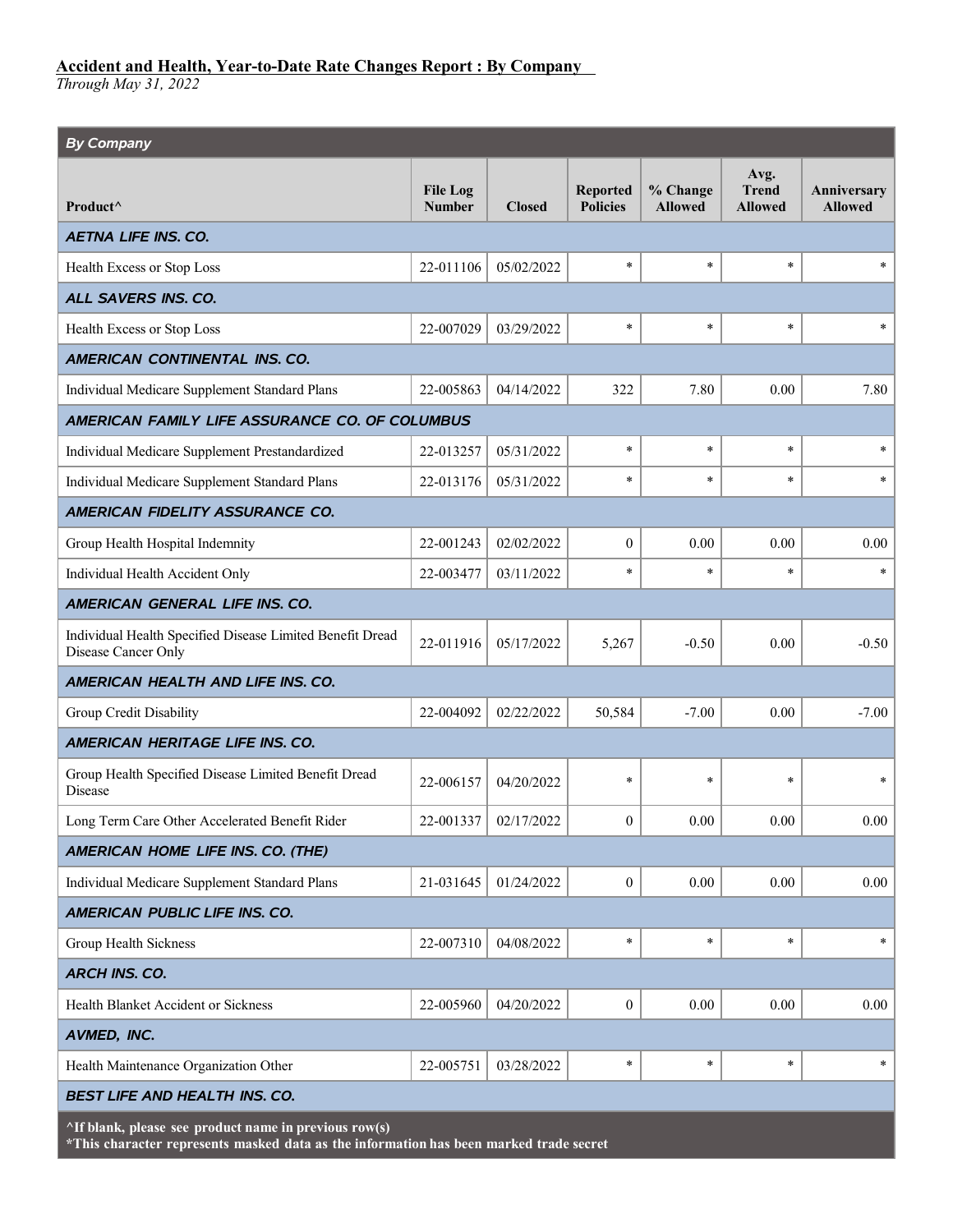| <b>By Company</b>                                                                                                                                       |                                  |               |                                    |                            |                                        |                               |  |  |
|---------------------------------------------------------------------------------------------------------------------------------------------------------|----------------------------------|---------------|------------------------------------|----------------------------|----------------------------------------|-------------------------------|--|--|
| Product <sup>^</sup>                                                                                                                                    | <b>File Log</b><br><b>Number</b> | <b>Closed</b> | <b>Reported</b><br><b>Policies</b> | % Change<br><b>Allowed</b> | Avg.<br><b>Trend</b><br><b>Allowed</b> | Anniversary<br><b>Allowed</b> |  |  |
| Group Health Dental                                                                                                                                     | 22-002170                        | 03/08/2022    | $\theta$                           | 0.00                       | 0.00                                   | 0.00                          |  |  |
|                                                                                                                                                         | 22-006254                        | 04/19/2022    | $\Omega$                           | 0.00                       | 3.50                                   | 3.50                          |  |  |
| <b>BLUE CROSS &amp; BLUE SHIELD OF FLORIDA, INC.</b>                                                                                                    |                                  |               |                                    |                            |                                        |                               |  |  |
| Individual Health - Hospital Surgical Medical Expense                                                                                                   | 22-004187                        | 03/09/2022    | $\ast$                             | $\ast$                     | $\ast$                                 | $\ast$                        |  |  |
| $\Delta$ If blank, please see product name in previous row(s)<br>*This character represents masked data as the information has been marked trade secret |                                  |               |                                    |                            |                                        |                               |  |  |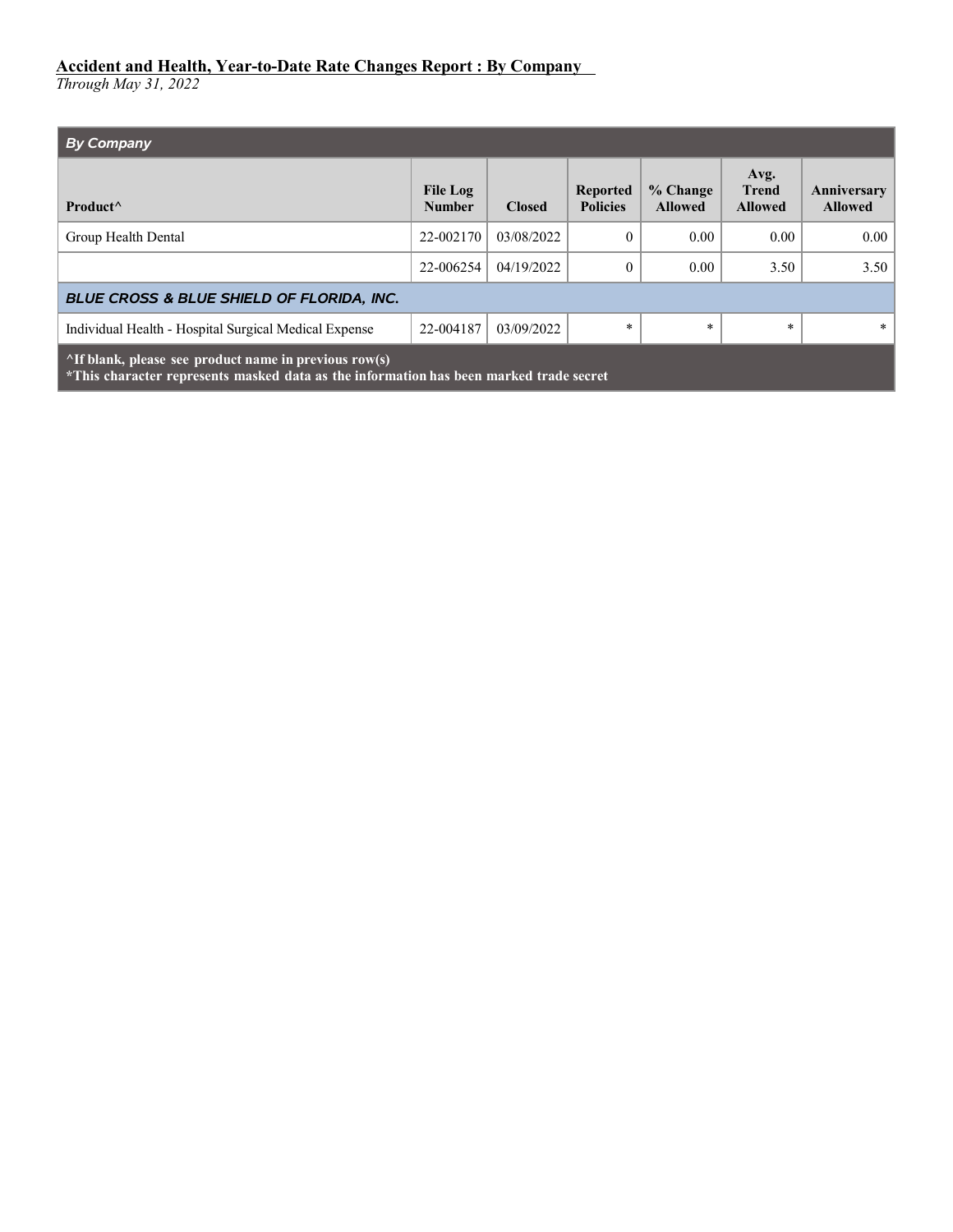*Through May 31, 2022*

| <b>By Company</b>                                                |                                  |               |                                    |                            |                                        |                               |  |  |  |
|------------------------------------------------------------------|----------------------------------|---------------|------------------------------------|----------------------------|----------------------------------------|-------------------------------|--|--|--|
| Product <sup>^</sup>                                             | <b>File Log</b><br><b>Number</b> | <b>Closed</b> | <b>Reported</b><br><b>Policies</b> | % Change<br><b>Allowed</b> | Avg.<br><b>Trend</b><br><b>Allowed</b> | Anniversary<br><b>Allowed</b> |  |  |  |
| BLUE CROSS & BLUE SHIELD OF FLORIDA, INC.                        |                                  |               |                                    |                            |                                        |                               |  |  |  |
| Individual Health Major Medical - Other                          | 22-004190                        | 03/01/2022    | $\ast$                             | $\star$                    | $\star$                                | $\ast$                        |  |  |  |
| <b>CAPITOL LIFE INS. CO.</b>                                     |                                  |               |                                    |                            |                                        |                               |  |  |  |
| Individual Medicare Supplement Standard Plans                    | 22-010844                        | 05/18/2022    | 214                                | 8.00                       | 0.00                                   | 8.00                          |  |  |  |
| <b>CENTRAL STATES HEALTH &amp; LIFE CO. OF OMAHA</b>             |                                  |               |                                    |                            |                                        |                               |  |  |  |
| Individual Medicare Supplement Standard Plans                    | 22-006500                        | 03/31/2022    | 27                                 | 5.40                       | 0.00                                   | 5.40                          |  |  |  |
| CENTRAL STATES INDEMNITY CO. OF OMAHA                            |                                  |               |                                    |                            |                                        |                               |  |  |  |
| Individual Medicare Supplement Standard Plans                    | 21-031310                        | 01/19/2022    | 22                                 | 1.00                       | 0.00                                   | 1.00                          |  |  |  |
| CIGNA HEALTH AND LIFE INS. CO.                                   |                                  |               |                                    |                            |                                        |                               |  |  |  |
| <b>Individual Health Dental</b>                                  | 22-007383                        | 04/18/2022    | $\overline{0}$                     | 0.00                       | 0.00                                   | 0.00                          |  |  |  |
| Individual Medicare Supplement Standard Plans                    | 21-030813                        | 01/07/2022    | 4,557                              | 2.70                       | 0.00                                   | 2.70                          |  |  |  |
|                                                                  | 22-013496                        | 05/20/2022    | $\boldsymbol{0}$                   | 2.50                       | 0.00                                   | 2.50                          |  |  |  |
| CIGNA HEALTHCARE OF FLORIDA, INC.                                |                                  |               |                                    |                            |                                        |                               |  |  |  |
| Health Maintenance Organization Other                            | 22-002512                        | 02/07/2022    | $\ast$                             | $\ast$                     | $\ast$                                 | $\ast$                        |  |  |  |
| <b>COLONIAL LIFE AND ACCIDENT INS. CO.</b>                       |                                  |               |                                    |                            |                                        |                               |  |  |  |
| Group Health Accident Only                                       | 22-010723                        | 05/24/2022    | $\ast$                             | $\ast$                     | $\star$                                | $\ast$                        |  |  |  |
| <b>COLONIAL PENN LIFE INS. CO.</b>                               |                                  |               |                                    |                            |                                        |                               |  |  |  |
| Individual Medicare Supplement Prestandardized                   | 22-011229                        | 04/27/2022    | 36                                 | 0.00                       | 0.00                                   | 0.00                          |  |  |  |
| <b>COMPANION LIFE INS. CO.</b>                                   |                                  |               |                                    |                            |                                        |                               |  |  |  |
| Group Health Vision                                              | $21 - 031214$                    | 01/10/2022    | $\boldsymbol{0}$                   | 0.00                       | 0.00                                   | $0.00\,$                      |  |  |  |
| Health Excess or Stop Loss                                       | 22-005531                        | 03/29/2022    | 3,010                              | 0.00                       | 14.40                                  | 14.40                         |  |  |  |
|                                                                  | 22-006099                        | 03/29/2022    | 1,474                              | 0.00                       | 14.40                                  | 14.40                         |  |  |  |
| Health Other / Supplemental - Cost Share Plans                   | 22-006465                        | 04/19/2022    | $\boldsymbol{0}$                   | 0.00                       | 4.50                                   | 4.50                          |  |  |  |
| CONNECTICUT GENERAL LIFE INS. CO.                                |                                  |               |                                    |                            |                                        |                               |  |  |  |
| Health Conversion                                                | 22-002514                        | 02/11/2022    | $\ast$                             | $\ast$                     | $\ast$                                 | $\ast$                        |  |  |  |
| Individual Medicare Supplement Standard Plans                    | 22-013495                        | 05/16/2022    | $\overline{4}$                     | 2.50                       | $0.00\,$                               | 2.50                          |  |  |  |
| CONTINENTAL GENERAL INS. CO.                                     |                                  |               |                                    |                            |                                        |                               |  |  |  |
| Group Medicare Supplement Prestandardized                        | 22-011692                        | 05/11/2022    | 5                                  | 2.50                       | $0.00\,$                               | 2.50                          |  |  |  |
| Group Medicare Supplement Standard Plans                         | 22-007443                        | 04/11/2022    | 19                                 | 2.50                       | 0.00                                   | 2.50                          |  |  |  |
| $\triangle$ If blank, please see product name in previous row(s) |                                  |               |                                    |                            |                                        |                               |  |  |  |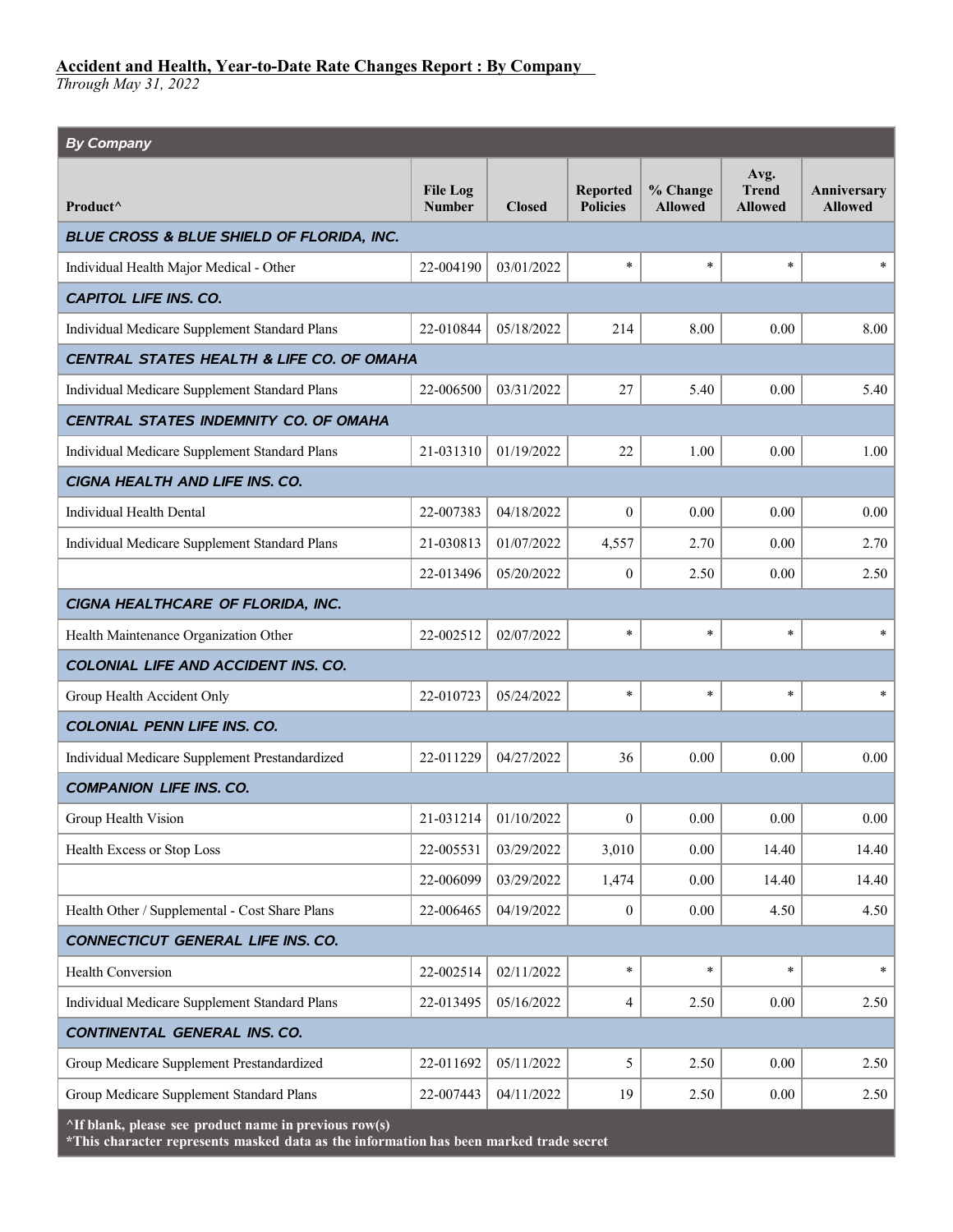*Through May 31, 2022*

| <b>By Company</b>                                                 |                                  |               |                                    |                            |                                        |                               |  |  |  |
|-------------------------------------------------------------------|----------------------------------|---------------|------------------------------------|----------------------------|----------------------------------------|-------------------------------|--|--|--|
| Product <sup>^</sup>                                              | <b>File Log</b><br><b>Number</b> | <b>Closed</b> | <b>Reported</b><br><b>Policies</b> | % Change<br><b>Allowed</b> | Avg.<br><b>Trend</b><br><b>Allowed</b> | Anniversary<br><b>Allowed</b> |  |  |  |
| <b>CONTINENTAL GENERAL INS. CO.</b>                               |                                  |               |                                    |                            |                                        |                               |  |  |  |
| Individual Medicare Supplement Prestandardized                    | 22-007444                        | 04/11/2022    | 17                                 | 2.50                       | 0.00                                   | 2.50                          |  |  |  |
|                                                                   | 22-009241                        | 04/11/2022    | 18                                 | 0.00                       | 0.00                                   | 0.00                          |  |  |  |
| Individual Medicare Supplement Standard Plans                     | 22-005139                        | 04/12/2022    | 882                                | 4.00                       | 0.00                                   | 4.00                          |  |  |  |
| Medicare Supplement Other                                         | 22-009414                        | 05/09/2022    | 650                                | 4.00                       | 0.00                                   | 4.00                          |  |  |  |
| CONTINENTAL LIFE INS. CO. OF BRENTWOOD, TN                        |                                  |               |                                    |                            |                                        |                               |  |  |  |
| <b>Individual Health Dental</b>                                   | 22-010075                        | 04/22/2022    | 2,535                              | $-14.80$                   | 0.00                                   | $-14.80$                      |  |  |  |
| Medicare Supplement Other                                         | 22-005376                        | 04/11/2022    | 8,408                              | 5.20                       | 0.00                                   | 5.20                          |  |  |  |
| <b>DELTA DENTAL INS. CO.</b>                                      |                                  |               |                                    |                            |                                        |                               |  |  |  |
| Prepaid Limited Health Service Organization                       | 21-031150                        | 01/18/2022    | 47,851                             | 0.00                       | 0.00                                   | 0.00                          |  |  |  |
| EDUCATORS HEALTH PLANS LIFE, ACCIDENT AND HEALTH, INC.            |                                  |               |                                    |                            |                                        |                               |  |  |  |
| Individual Health Vision                                          | 22-002099                        | 02/11/2022    | 3                                  | 0.00                       | 0.00                                   | 0.00                          |  |  |  |
| <b>FEDERAL INS. CO.</b>                                           |                                  |               |                                    |                            |                                        |                               |  |  |  |
| Individual Health Accidental Death and Dismemberment              | 22-002889                        | 02/23/2022    | 715                                | $-21.50$                   | 0.00                                   | $-21.50$                      |  |  |  |
| FLORIDA HEALTH CARE PLAN, INC.                                    |                                  |               |                                    |                            |                                        |                               |  |  |  |
| Health Maintenance Organization Group Small Group Only            | 22-004449                        | 03/10/2022    | 196                                | 13.90                      | 0.00                                   | 13.90                         |  |  |  |
|                                                                   | 22-004450                        | 03/10/2022    | 484                                | 13.90                      | 0.00                                   | 13.90                         |  |  |  |
| <b>GENWORTH LIFE AND ANNUITY INS. CO.</b>                         |                                  |               |                                    |                            |                                        |                               |  |  |  |
| Individual Medicare Supplement Prestandardized                    | 22-009027                        | 04/06/2022    | 1                                  | 0.00                       | 0.00                                   | 0.00                          |  |  |  |
| Individual Medicare Supplement Standard Plans                     | 22-007196                        | 04/05/2022    | 424                                | $0.00\,$                   | $0.00\,$                               | 0.00                          |  |  |  |
| <b>GENWORTH LIFE INS. CO.</b>                                     |                                  |               |                                    |                            |                                        |                               |  |  |  |
| Long Term Care Comprehensive - Other                              | 20-031682                        | 03/10/2022    | 42,779                             | 5.40                       | 0.00                                   | 5.40                          |  |  |  |
| <b>GERBER LIFE INS. CO.</b>                                       |                                  |               |                                    |                            |                                        |                               |  |  |  |
| Medicare Supplement Other                                         | 22-003207                        | 02/25/2022    | 3,197                              | 5.00                       | 0.00                                   | 5.00                          |  |  |  |
| <b>GLOBE LIFE AND ACCIDENT INS. CO.</b>                           |                                  |               |                                    |                            |                                        |                               |  |  |  |
| Individual Health - Hospital Surgical Medical Expense             | 22-012469                        | 05/10/2022    | 11                                 | 7.00                       | $0.00\,$                               | 7.00                          |  |  |  |
| <b>GOLDEN RULE INS. CO.</b>                                       |                                  |               |                                    |                            |                                        |                               |  |  |  |
| Individual Health Accident Only                                   | 22-006450                        | 03/18/2022    | 4,935                              | $-30.00$                   | $0.00\,$                               | $-30.00$                      |  |  |  |
| <b>Individual Health Dental</b>                                   | 22-001199                        | 02/09/2022    | 311                                | $-3.90$                    | 0.00                                   | $-3.90$                       |  |  |  |
| <sup>^</sup> If blank, please see product name in previous row(s) |                                  |               |                                    |                            |                                        |                               |  |  |  |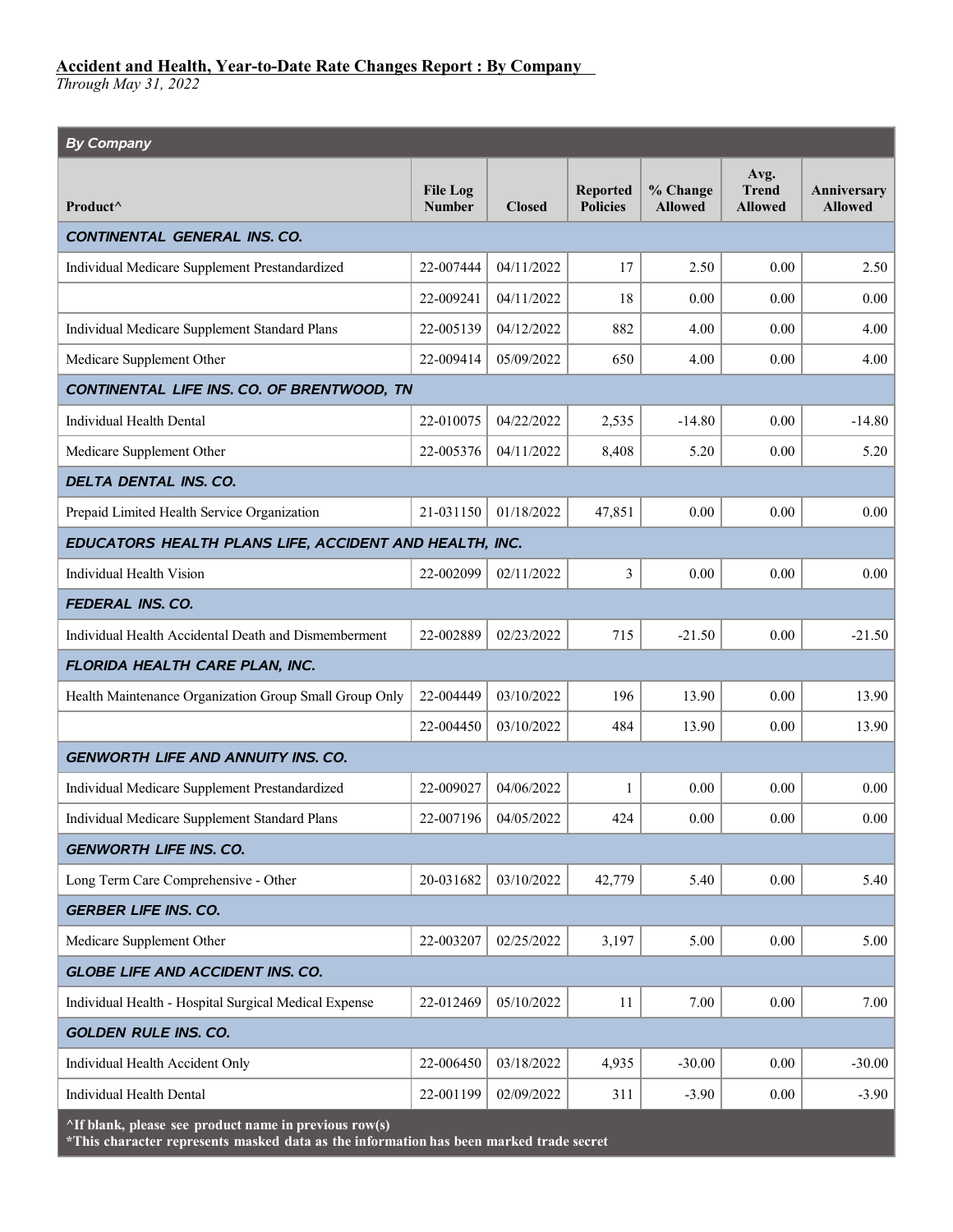*Through May 31, 2022*

| <b>By Company</b>                                                |                                  |               |                                    |                            |                                        |                               |
|------------------------------------------------------------------|----------------------------------|---------------|------------------------------------|----------------------------|----------------------------------------|-------------------------------|
| Product^                                                         | <b>File Log</b><br><b>Number</b> | <b>Closed</b> | <b>Reported</b><br><b>Policies</b> | % Change<br><b>Allowed</b> | Avg.<br><b>Trend</b><br><b>Allowed</b> | Anniversary<br><b>Allowed</b> |
| <b>GREAT SOUTHERN LIFE INS. CO.</b>                              |                                  |               |                                    |                            |                                        |                               |
| Individual Medicare Supplement Standard Plans                    | 22-011609                        | 05/31/2022    | 29                                 | 6.50                       | 0.00                                   | 6.50                          |
| <b>GUARDIAN LIFE INS. CO. OF AMERICA</b>                         |                                  |               |                                    |                            |                                        |                               |
| Group Health Dental                                              | 22-003591                        | 02/18/2022    | $\mathbf{0}$                       | 0.00                       | 0.00                                   | 0.00                          |
| Group Health Disability Income                                   | 22-001170                        | 02/04/2022    | 90,107                             | $-7.00$                    | 0.00                                   | $-7.00$                       |
|                                                                  | 22-003600                        | 03/22/2022    | 71,757                             | $-0.60$                    | 0.00                                   | $-0.60$                       |
| Group Health Vision                                              | 22-006451                        | 04/05/2022    | 59,442                             | $-1.80$                    | 2.00                                   | 0.20                          |
| <b>Individual Health Dental</b>                                  | 22-011467                        | 05/04/2022    | 5,415                              | 0.00                       | 0.00                                   | 0.00                          |
|                                                                  | 22-012358                        | 05/17/2022    | 7,175                              | 2.00                       | 0.00                                   | 2.00                          |
| Prepaid Limited Health Service Organization                      | 22-011596                        | 05/17/2022    | 31,002                             | 0.00                       | 0.00                                   | 0.00                          |
| <b>GUIDEWELL SIMPLIFI, INC.</b>                                  |                                  |               |                                    |                            |                                        |                               |
| Individual Health - Hospital Surgical Medical Expense            | 22-010941                        | 04/20/2022    | $\ast$                             | $\ast$                     | $\ast$                                 | $\ast$                        |
| Individual Health Major Medical Short Term                       | 22-010940                        | 04/20/2022    | $\ast$                             | $\ast$                     | $\ast$                                 | $\ast$                        |
| <b>HARTFORD LIFE AND ACCIDENT INS. CO.</b>                       |                                  |               |                                    |                            |                                        |                               |
| Group Health Specified Disease Limited Benefit Dread<br>Disease  | 22-010819                        | 05/03/2022    | $\mathbf{0}$                       | 0.00                       | 0.00                                   | 0.00                          |
| Group Medicare Supplement Standard Plans                         | 22-000379                        | 01/28/2022    | $\theta$                           | 0.00                       | 0.00                                   | 0.00                          |
|                                                                  | 22-003669                        | 02/15/2022    | $\theta$                           | 0.00                       | 0.00                                   | 0.00                          |
| Medicare Supplement Other                                        | 22-011952                        | 05/09/2022    | 542                                | 0.00                       | 0.00                                   | 0.00                          |
| <b>HUMANA INS. CO.</b>                                           |                                  |               |                                    |                            |                                        |                               |
| Group Health Dental                                              | 22-012246                        | 05/12/2022    | 42,887                             | $0.00\,$                   | $0.00\,$                               | 0.00                          |
| Group Health Vision                                              | 22-011027                        | 05/27/2022    | $\boldsymbol{0}$                   | 0.00                       | $0.00\,$                               | 0.00                          |
| Individual Health Dental                                         | 21-031185                        | 01/13/2022    | $\ast$                             | $\ast$                     | $\ast$                                 | $\ast$                        |
| Individual Health Vision                                         | 21-031357                        | 01/21/2022    | $\ast$                             | $\ast$                     | $\ast$                                 | $\ast$                        |
| $\triangle$ If blank, please see product name in previous row(s) |                                  |               |                                    |                            |                                        |                               |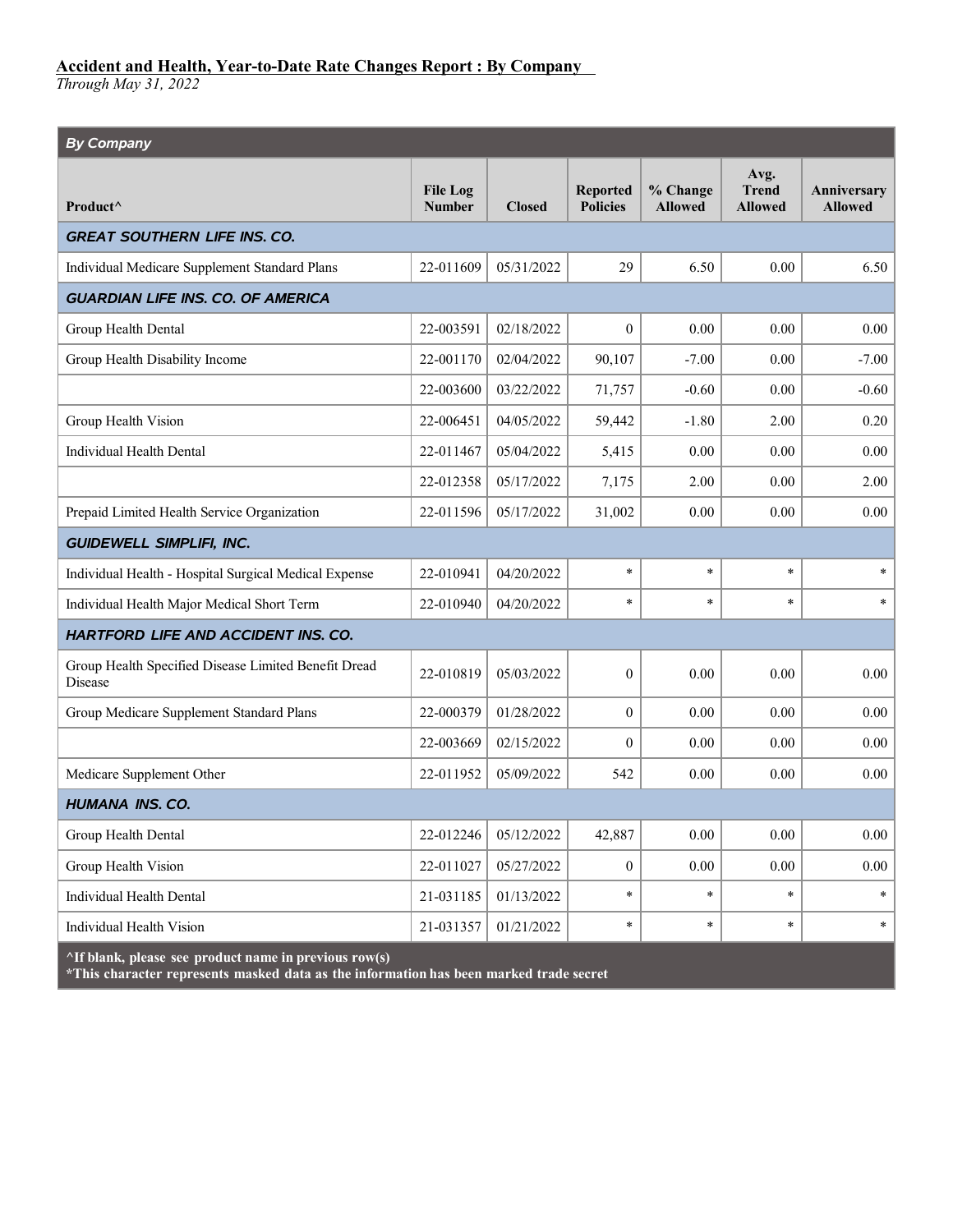*Through May 31, 2022*

| <b>By Company</b>                                                                |                                  |               |                                    |                            |                                        |                               |
|----------------------------------------------------------------------------------|----------------------------------|---------------|------------------------------------|----------------------------|----------------------------------------|-------------------------------|
| Product <sup>^</sup>                                                             | <b>File Log</b><br><b>Number</b> | <b>Closed</b> | <b>Reported</b><br><b>Policies</b> | % Change<br><b>Allowed</b> | Avg.<br><b>Trend</b><br><b>Allowed</b> | Anniversary<br><b>Allowed</b> |
| <b>HUMANA INS. CO.</b>                                                           |                                  |               |                                    |                            |                                        |                               |
| Individual Medicare Supplement Standard Plans                                    | 22-003902                        | 03/16/2022    | 13,360                             | 7.50                       | 0.00                                   | 7.50                          |
| HUMANADENTAL INS. CO.                                                            |                                  |               |                                    |                            |                                        |                               |
| Individual Medicare Supplement Standard Plans                                    | 22-013207                        | 05/13/2022    | 30                                 | 2.50                       | 0.00                                   | 2.50                          |
| <b>IDEALIFE INS. CO.</b>                                                         |                                  |               |                                    |                            |                                        |                               |
| Medicare Supplement Other                                                        | 22-006796                        | 03/30/2022    | 23                                 | 2.50                       | 0.00                                   | 2.50                          |
| <b>INDEPENDENCE AMERICAN INS. CO.</b>                                            |                                  |               |                                    |                            |                                        |                               |
| Individual Health Major Medical Short Term                                       | 22-000880                        | 02/24/2022    | 2,723                              | $-0.90$                    | 0.00                                   | $-0.90$                       |
| JACKSON NATIONAL LIFE INS. CO.                                                   |                                  |               |                                    |                            |                                        |                               |
| Individual Medicare Supplement Standard Plans                                    | 22-011065                        | 05/10/2022    | 18                                 | 0.00                       | 0.00                                   | 0.00                          |
| JOHN HANCOCK LIFE INS. CO. U.S.A.                                                |                                  |               |                                    |                            |                                        |                               |
| Long Term Care Comprehensive - Other                                             | 21-019718                        | 05/04/2022    | 34,753                             | 80.00                      | 0.00                                   | 80.00                         |
| <b>LEADERS LIFE INS. CO.</b>                                                     |                                  |               |                                    |                            |                                        |                               |
| Group Health Accident Only                                                       | 22-004589                        | 03/11/2022    | $\boldsymbol{0}$                   | 0.00                       | 0.00                                   | 0.00                          |
| Group Health Accidental Death and Dismemberment                                  | 21-031837                        | 01/24/2022    | $\boldsymbol{0}$                   | 0.00                       | 0.00                                   | 0.00                          |
| <b>LIBERTY BANKERS LIFE INS. CO.</b>                                             |                                  |               |                                    |                            |                                        |                               |
| Individual Medicare Supplement Standard Plans                                    | 22-006354                        | 04/12/2022    | $\overline{c}$                     | 2.50                       | 0.00                                   | 2.50                          |
| <b>LIBERTY NATIONAL LIFE INS. CO.</b>                                            |                                  |               |                                    |                            |                                        |                               |
| Individual Medicare Supplement Standard Plans                                    | 22-013298                        | 05/16/2022    | 223                                | 0.00                       | 0.00                                   | 0.00                          |
| LINCOLN NATIONAL LIFE INS. CO.                                                   |                                  |               |                                    |                            |                                        |                               |
| Long Term Care Comprehensive - Other                                             | 22-001996                        | 02/21/2022    | $\overline{0}$                     | 0.00                       | 0.00                                   | 0.00                          |
| <b>MADISON NATIONAL LIFE INS. CO. INC.</b>                                       |                                  |               |                                    |                            |                                        |                               |
| Group Health Hospital Indemnity                                                  | 22-002589                        | 02/23/2022    | 320                                | $-20.00$                   | $0.00\,$                               | $-20.00$                      |
| MANHATTANLIFE INSURANCE AND ANNUITY CO.                                          |                                  |               |                                    |                            |                                        |                               |
| Group Health Disability Income                                                   | 22-005666                        | 04/12/2022    | $\boldsymbol{0}$                   | 0.00                       | 0.00                                   | 0.00                          |
| Group Health Hospital Indemnity                                                  | 22-011473                        | 05/23/2022    | $\overline{0}$                     | 0.00                       | 0.00                                   | 0.00                          |
| Individual Health Specified Disease Limited Benefit Dread<br>Disease Cancer Only | 21-031831                        | 01/25/2022    | 655                                | 6.50                       | 0.00                                   | 6.50                          |
| MASSMUTUAL ASCEND LIFE INS. CO.                                                  |                                  |               |                                    |                            |                                        |                               |
| Individual Medicare Supplement Standard Plans                                    | 22-009412                        | 04/11/2022    | 95                                 | 2.50                       | 0.00                                   | 2.50                          |
| $\triangle$ If blank, please see product name in previous row(s)                 |                                  |               |                                    |                            |                                        |                               |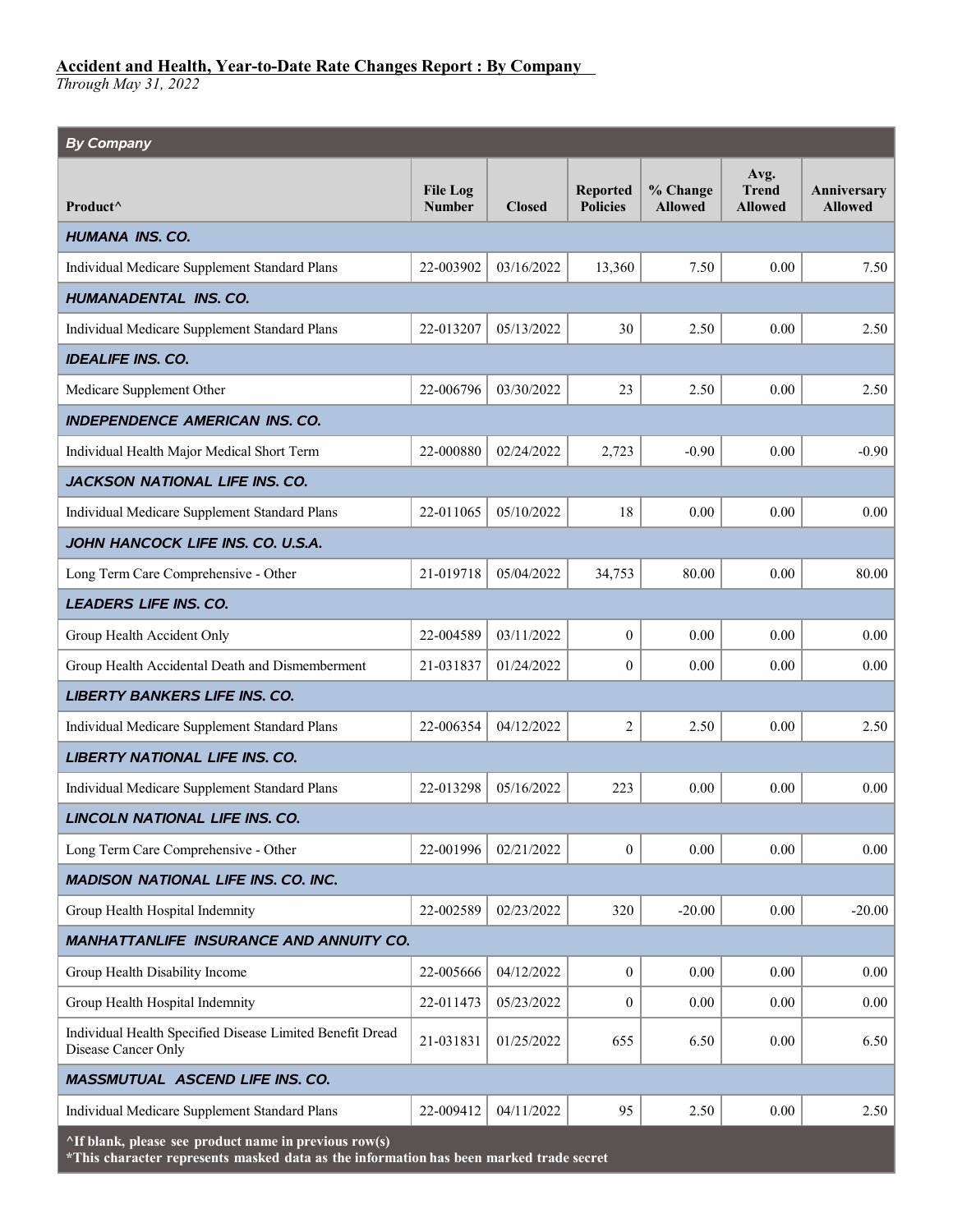| <b>By Company</b>                                                                                                                                        |                                  |               |                                    |                              |                                        |                               |  |  |
|----------------------------------------------------------------------------------------------------------------------------------------------------------|----------------------------------|---------------|------------------------------------|------------------------------|----------------------------------------|-------------------------------|--|--|
| Product <sup>^</sup>                                                                                                                                     | <b>File Log</b><br><b>Number</b> | <b>Closed</b> | <b>Reported</b><br><b>Policies</b> | $%$ Change<br><b>Allowed</b> | Avg.<br><b>Trend</b><br><b>Allowed</b> | Anniversary<br><b>Allowed</b> |  |  |
| <b>MEDICO INS. CO.</b>                                                                                                                                   |                                  |               |                                    |                              |                                        |                               |  |  |
| Individual Medicare Supplement Prestandardized                                                                                                           | 21-032014                        | 01/04/2022    | 9                                  | 0.00                         | 0.00                                   | 0.00                          |  |  |
| <b>METROPOLITAN LIFE INS. CO.</b>                                                                                                                        |                                  |               |                                    |                              |                                        |                               |  |  |
| Group Health Specified Disease Limited Benefit Dread<br><b>Disease</b>                                                                                   | 22-000377                        | 01/14/2022    | $\theta$                           | 0.00                         | 0.00                                   | 0.00                          |  |  |
| $\Lambda$ If blank, please see product name in previous row(s)<br>*This character represents masked data as the information has been marked trade secret |                                  |               |                                    |                              |                                        |                               |  |  |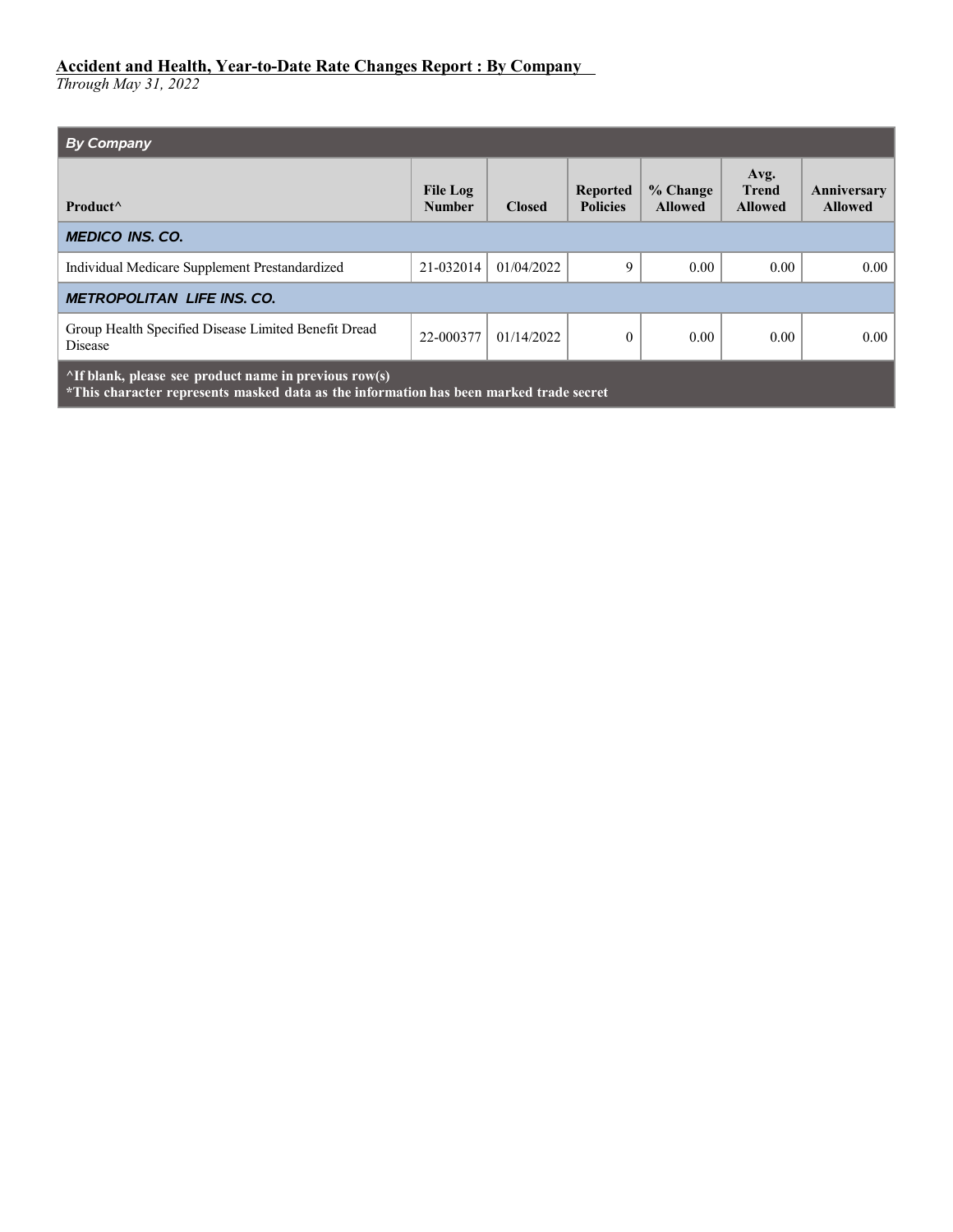| <b>By Company</b>                                                                                                                                          |                                  |               |                                    |                            |                                        |                               |
|------------------------------------------------------------------------------------------------------------------------------------------------------------|----------------------------------|---------------|------------------------------------|----------------------------|----------------------------------------|-------------------------------|
| Product^                                                                                                                                                   | <b>File Log</b><br><b>Number</b> | <b>Closed</b> | <b>Reported</b><br><b>Policies</b> | % Change<br><b>Allowed</b> | Avg.<br><b>Trend</b><br><b>Allowed</b> | Anniversary<br><b>Allowed</b> |
| <b>METROPOLITAN LIFE INS. CO.</b>                                                                                                                          |                                  |               |                                    |                            |                                        |                               |
| Group Health Specified Disease Limited Benefit Dread<br>Disease                                                                                            | 22-000380                        | 01/14/2022    | $\mathbf{0}$                       | 0.00                       | 0.00                                   | 0.00                          |
| <b>MUTUAL OF OMAHA INS. CO.</b>                                                                                                                            |                                  |               |                                    |                            |                                        |                               |
| Individual Health Dental                                                                                                                                   | 22-004568                        | 03/23/2022    | 2,102                              | $-5.90$                    | 0.00                                   | $-5.90$                       |
| Individual Medicare Supplement Prestandardized                                                                                                             | 22-006956                        | 03/24/2022    | 8                                  | 2.50                       | 0.00                                   | 2.50                          |
| Medicare Supplement Other                                                                                                                                  | 22-001388                        | 01/28/2022    | 6,121                              | 2.50                       | 0.00                                   | 2.50                          |
| <b>NASSAU LIFE INS. CO. OF KANSAS</b>                                                                                                                      |                                  |               |                                    |                            |                                        |                               |
| Individual Medicare Supplement Prestandardized                                                                                                             | 22-006898                        | 03/24/2022    | 5                                  | 2.50                       | 0.00                                   | 2.50                          |
| Medicare Supplement Other                                                                                                                                  | 22-009857                        | 04/11/2022    | 155                                | 2.50                       | 0.00                                   | 2.50                          |
| <b>NASSAU LIFE INS. CO. OF TEXAS</b>                                                                                                                       |                                  |               |                                    |                            |                                        |                               |
| Individual Medicare Supplement Prestandardized                                                                                                             | 22-011264                        | 04/22/2022    | 165                                | 2.50                       | 0.00                                   | 2.50                          |
| <b>NATIONAL GUARDIAN LIFE INS. CO.</b>                                                                                                                     |                                  |               |                                    |                            |                                        |                               |
| Long Term Care Comprehensive - Other                                                                                                                       | 22-003397                        | 03/18/2022    | $\boldsymbol{0}$                   | 0.00                       | 0.00                                   | 0.00                          |
| <b>NATIONAL HEALTH INS. CO.</b>                                                                                                                            |                                  |               |                                    |                            |                                        |                               |
| Individual Health Dental                                                                                                                                   | 21-032104                        | 01/03/2022    | 5,421                              | 4.50                       | 0.00                                   | 4.50                          |
| NATIONAL UNION FIRE INSURANCE CO. OF PITTSBURGH, PA                                                                                                        |                                  |               |                                    |                            |                                        |                               |
| Health Blanket Accident or Sickness                                                                                                                        | 22-000258                        | 01/06/2022    | 68                                 | $-10.00$                   | 0.00                                   | $-10.00$                      |
| <b>NATIONWIDE LIFE INS. CO.</b>                                                                                                                            |                                  |               |                                    |                            |                                        |                               |
| Group Health Specified Disease Limited Benefit Dread<br>Disease                                                                                            | 22-005047                        | 03/28/2022    | $\theta$                           | 0.00                       | 0.00                                   | 0.00                          |
| Health Excess or Stop Loss                                                                                                                                 | 22-005264                        | 03/14/2022    | 55                                 | 0.00                       | 17.40                                  | 17.40                         |
|                                                                                                                                                            | 22-012505                        | 05/12/2022    | $\mathbf{0}$                       | 0.00                       | 12.50                                  | 12.50                         |
| Individual Medicare Supplement Prestandardized                                                                                                             | 22-006744                        | 03/23/2022    | 10                                 | 2.50                       | 0.00                                   | 2.50                          |
| Individual Medicare Supplement Standard Plans                                                                                                              | 22-006747                        | 03/23/2022    | 151                                | 2.50                       | 0.00                                   | 2.50                          |
| NEIGHBORHOOD HEALTH PARTNERSHIP, INC.                                                                                                                      |                                  |               |                                    |                            |                                        |                               |
| Health Maintenance Organization Group Small Group Only                                                                                                     | 21-031973                        | 01/25/2022    | $\ast$                             | $\ast$                     | $\ast$                                 | $\ast$                        |
|                                                                                                                                                            | 22-006423                        | 04/01/2022    | $\ast$                             | $\ast$                     | $\ast$                                 | $\ast$                        |
| <b>NEW YORK LIFE INS. CO.</b>                                                                                                                              |                                  |               |                                    |                            |                                        |                               |
| Medicare Supplement Other                                                                                                                                  | 22-006493                        | 03/18/2022    | 13                                 | 1.00                       | 0.00                                   | 1.00                          |
| $\triangle$ If blank, please see product name in previous row(s)<br>*This character represents masked data as the information has been marked trade secret |                                  |               |                                    |                            |                                        |                               |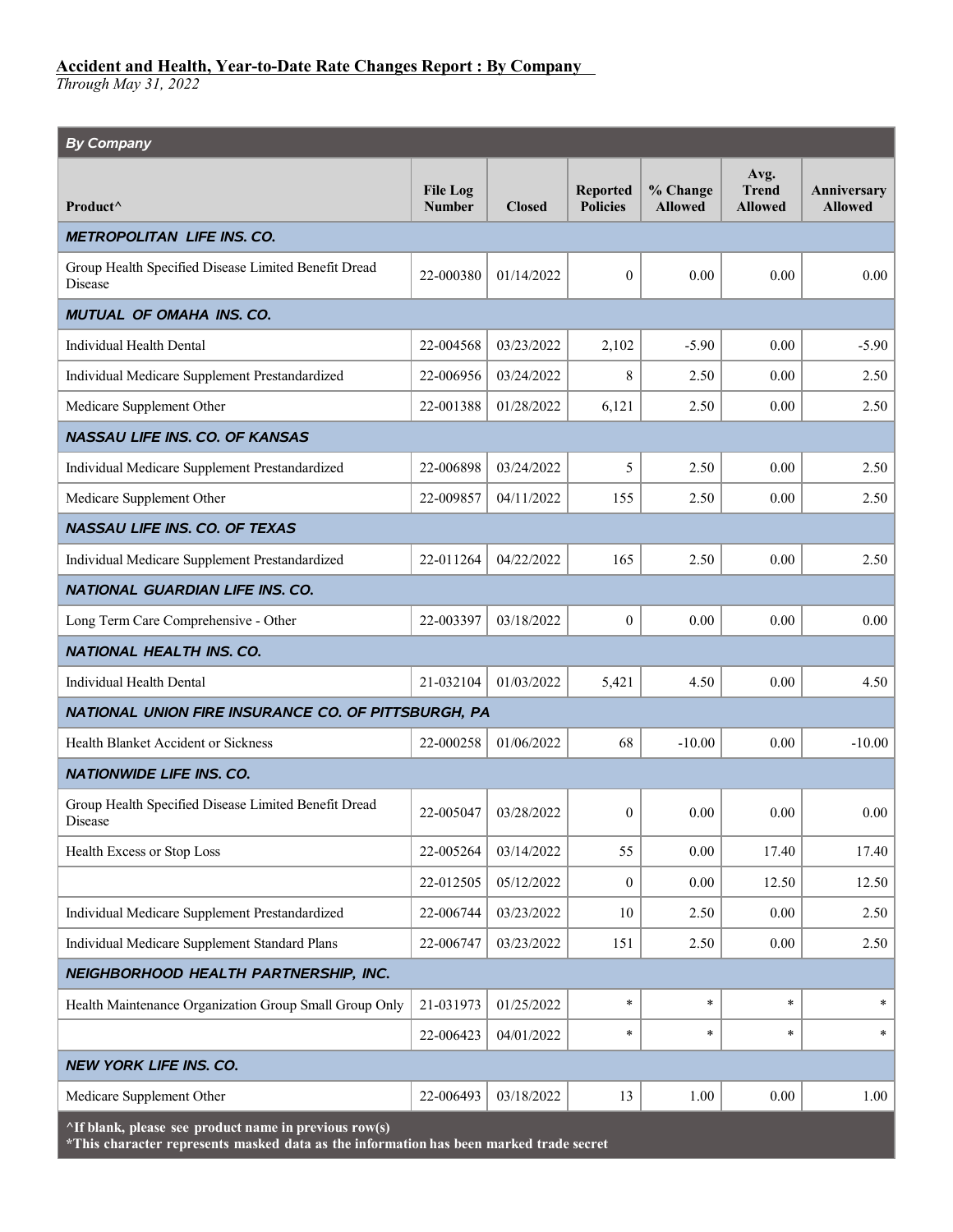*Through May 31, 2022*

| <b>By Company</b>                                                |                                  |               |                                    |                            |                                        |                               |
|------------------------------------------------------------------|----------------------------------|---------------|------------------------------------|----------------------------|----------------------------------------|-------------------------------|
| Product^                                                         | <b>File Log</b><br><b>Number</b> | <b>Closed</b> | <b>Reported</b><br><b>Policies</b> | % Change<br><b>Allowed</b> | Avg.<br><b>Trend</b><br><b>Allowed</b> | Anniversary<br><b>Allowed</b> |
| <b>NIPPON LIFE INS. CO. OF AMERICA</b>                           |                                  |               |                                    |                            |                                        |                               |
| Group Health Dental                                              | 22-005135                        | 03/25/2022    | 403                                | $-11.20$                   | 2.60                                   | $-8.90$                       |
| Group Health Vision                                              | 21-031705                        | 01/14/2022    | 392                                | 0.00                       | 0.00                                   | 0.00                          |
| <b>NORTHWESTERN MUTUAL LIFE INS. CO.</b>                         |                                  |               |                                    |                            |                                        |                               |
| Individual Health Disability Income                              | 22-006170                        | 04/11/2022    | 10,174                             | 0.00                       | 0.00                                   | 0.00                          |
| <b>OXFORD LIFE INS. CO.</b>                                      |                                  |               |                                    |                            |                                        |                               |
| Group Medicare Supplement Standard Plans                         | 22-005223                        | 03/11/2022    | 5                                  | 2.50                       | 0.00                                   | 2.50                          |
| Individual Medicare Supplement Prestandardized                   | 22-001552                        | 01/20/2022    | 14                                 | 1.00                       | 0.00                                   | 1.00                          |
| Individual Medicare Supplement Standard Plans                    | 22-000939                        | 01/13/2022    | 713                                | 1.00                       | 0.00                                   | 1.00                          |
| PHILADELPHIA AMERICAN LIFE INS. CO.                              |                                  |               |                                    |                            |                                        |                               |
| Individual Health Hospital Indemnity                             | 22-006204                        | 04/05/2022    | $\overline{0}$                     | 0.00                       | 0.00                                   | 0.00                          |
| <b>PHYSICIANS LIFE INS. CO.</b>                                  |                                  |               |                                    |                            |                                        |                               |
| Individual Medicare Supplement Standard Plans                    | 22-006434                        | 04/27/2022    | 11                                 | 7.50                       | 0.00                                   | 7.50                          |
| PHYSICIANS MUTUAL INS. CO.                                       |                                  |               |                                    |                            |                                        |                               |
| Individual Health Dental                                         | 22-004436                        | 03/29/2022    | $\boldsymbol{0}$                   | 0.00                       | 0.00                                   | 0.00                          |
| PRINCIPAL LIFE INS. CO.                                          |                                  |               |                                    |                            |                                        |                               |
| Individual Medicare Supplement Standard Plans                    | 22-001855                        | 02/24/2022    | 1,556                              | 1.00                       | 0.00                                   | 1.00                          |
| RIVERSOURCE LIFE INS. CO.                                        |                                  |               |                                    |                            |                                        |                               |
| Individual Health Disability Income                              | 22-004563                        | 03/21/2022    | $\overline{0}$                     | 0.00                       | 0.00                                   | 0.00                          |
| S.USA LIFE INS. CO., INC.                                        |                                  |               |                                    |                            |                                        |                               |
| Group Health Accident Only                                       | 22-010967                        | 05/31/2022    | $\boldsymbol{0}$                   | 0.00                       | 0.00                                   | 0.00                          |
| Group Health Hospital Indemnity                                  | 22-010966                        | 05/31/2022    | $\boldsymbol{0}$                   | $0.00\,$                   | 0.00                                   | 0.00                          |
| Group Health Specified Disease Limited Benefit Dread<br>Disease  | 22-010862                        | 05/31/2022    | $\boldsymbol{0}$                   | 0.00                       | 0.00                                   | 0.00                          |
| SAFEGUARD HEALTH PLANS, INC.                                     |                                  |               |                                    |                            |                                        |                               |
| Prepaid Dental Service Plan Corporation                          | 21-031266                        | 01/21/2022    | 1,268                              | 15.50                      | 0.00                                   | 15.50                         |
|                                                                  | 22-000284                        | 02/09/2022    | 19,097                             | 0.00                       | 0.00                                   | 0.00                          |
| <b>SHENANDOAH LIFE INS. CO.</b>                                  |                                  |               |                                    |                            |                                        |                               |
| Medicare Supplement Other                                        | 22-010128                        | 04/12/2022    | $18\,$                             | $0.00\,$                   | 0.00                                   | 0.00                          |
| $\triangle$ If blank, please see product name in previous row(s) |                                  |               |                                    |                            |                                        |                               |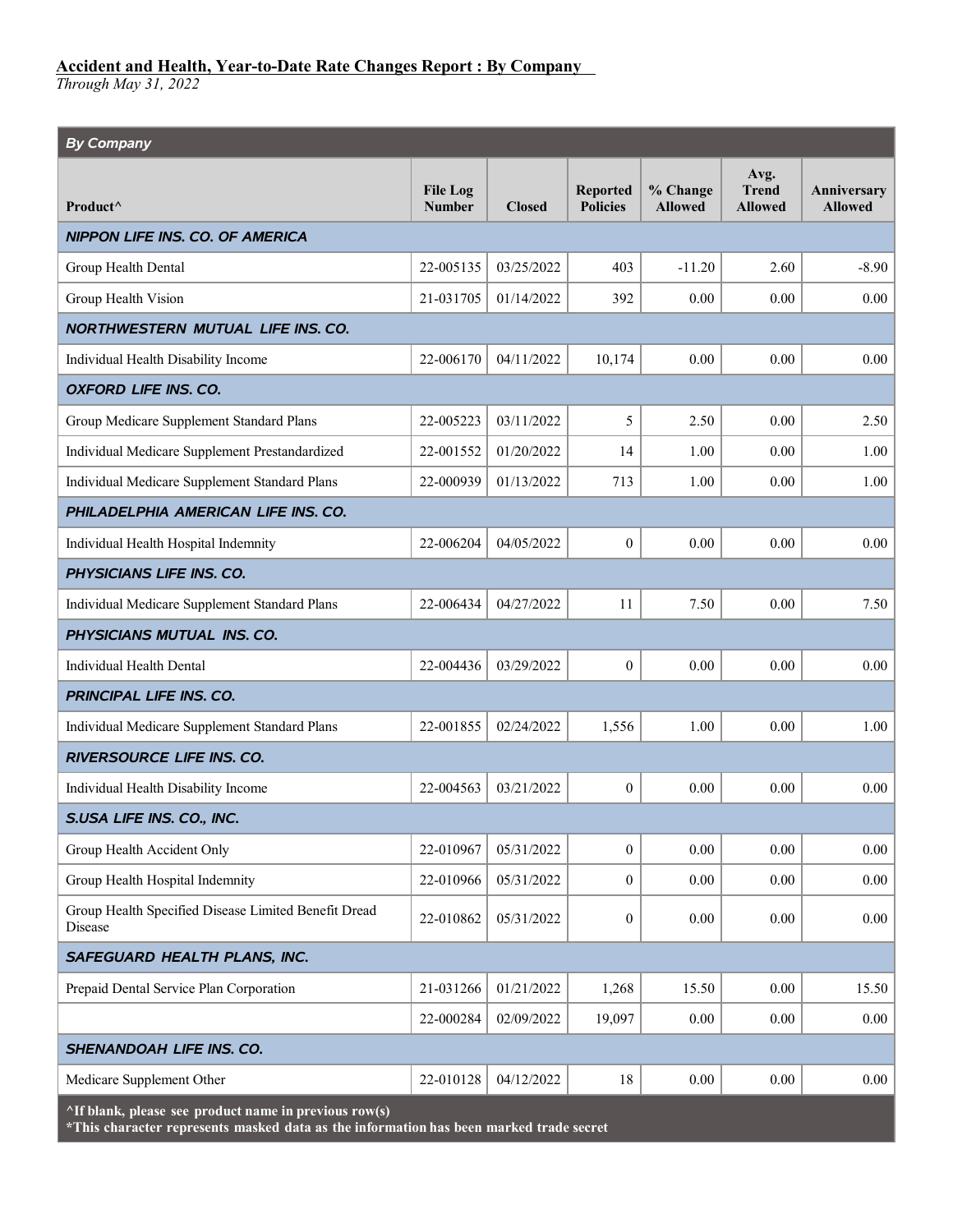| <b>By Company</b>                                                                                                                                        |                                  |               |                                    |                            |                                        |                                      |  |  |
|----------------------------------------------------------------------------------------------------------------------------------------------------------|----------------------------------|---------------|------------------------------------|----------------------------|----------------------------------------|--------------------------------------|--|--|
| Product <sup>^</sup>                                                                                                                                     | <b>File Log</b><br><b>Number</b> | <b>Closed</b> | <b>Reported</b><br><b>Policies</b> | % Change<br><b>Allowed</b> | Avg.<br><b>Trend</b><br><b>Allowed</b> | <b>Anniversary</b><br><b>Allowed</b> |  |  |
| <b>SOLSTICE BENEFITS, INC.</b>                                                                                                                           |                                  |               |                                    |                            |                                        |                                      |  |  |
| Individual Health Dental                                                                                                                                 | 22-013766                        | 05/23/2022    | 385                                | 0.00                       | 0.00                                   | 0.00                                 |  |  |
| $\Lambda$ If blank, please see product name in previous row(s)<br>*This character represents masked data as the information has been marked trade secret |                                  |               |                                    |                            |                                        |                                      |  |  |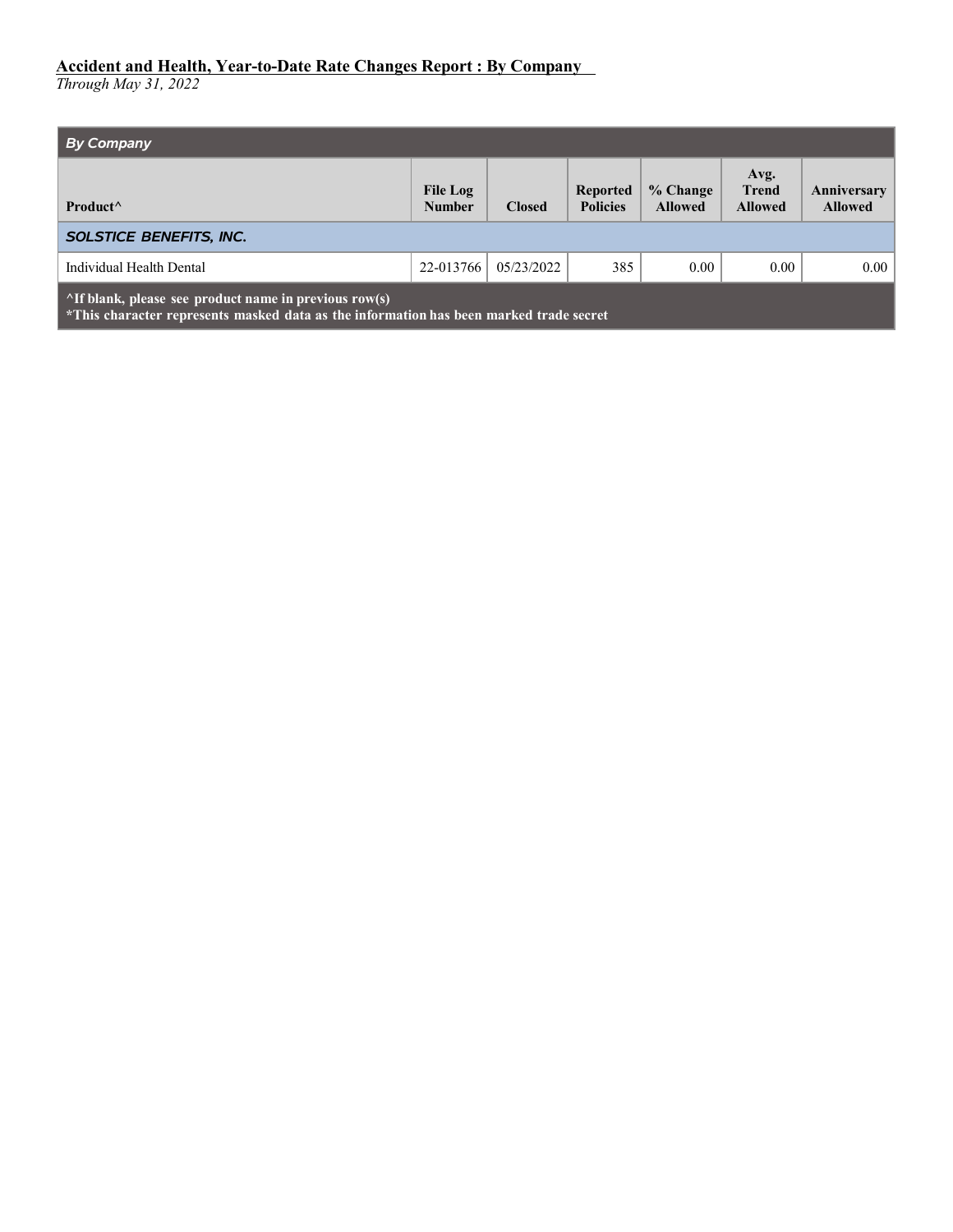*Through May 31, 2022*

| <b>By Company</b>                                                                |                                  |               |                                    |                            |                                        |                               |
|----------------------------------------------------------------------------------|----------------------------------|---------------|------------------------------------|----------------------------|----------------------------------------|-------------------------------|
| Product <sup>^</sup>                                                             | <b>File Log</b><br><b>Number</b> | <b>Closed</b> | <b>Reported</b><br><b>Policies</b> | % Change<br><b>Allowed</b> | Avg.<br><b>Trend</b><br><b>Allowed</b> | Anniversary<br><b>Allowed</b> |
| <b>SOLSTICE BENEFITS, INC.</b>                                                   |                                  |               |                                    |                            |                                        |                               |
| Prepaid Limited Health Service Organization                                      | 22-013767                        | 05/24/2022    | 15,544                             | 0.00                       | 0.00                                   | 0.00                          |
| <b>STANDARD INS. CO.</b>                                                         |                                  |               |                                    |                            |                                        |                               |
| Individual Health Disability Income                                              | 22-009986                        | 05/19/2022    | 293                                | 0.00                       | 0.00                                   | 0.00                          |
| <b>STATE FARM MUTUAL AUTOMOBILE INS. CO.</b>                                     |                                  |               |                                    |                            |                                        |                               |
| Individual Credit Disability                                                     | 22-000514                        | 01/12/2022    | 23                                 | 0.00                       | 0.00                                   | 0.00                          |
| <b>STATE MUTUAL INS. CO.</b>                                                     |                                  |               |                                    |                            |                                        |                               |
| Individual Health Specified Disease Limited Benefit Dread<br>Disease             | 22-011240                        | 05/19/2022    | $\mathbf{0}$                       | 0.00                       | 0.00                                   | 0.00                          |
| Individual Health Specified Disease Limited Benefit Dread<br>Disease Cancer Only | 22-004361                        | 03/15/2022    | $\mathbf{0}$                       | 0.00                       | 0.00                                   | 0.00                          |
| SUN LIFE ASSURANCE CO. OF CANADA                                                 |                                  |               |                                    |                            |                                        |                               |
| Group Health Dental                                                              | 21-031511                        | 01/07/2022    | 5,870                              | $-1.40$                    | 0.00                                   | $-1.40$                       |
| TALCOTT RESOLUTION LIFE INS. CO.                                                 |                                  |               |                                    |                            |                                        |                               |
| Medicare Supplement Other                                                        | 22-011953                        | 05/09/2022    | 98                                 | 0.00                       | 0.00                                   | 0.00                          |
| THE CHESAPEAKE LIFE INS. CO.                                                     |                                  |               |                                    |                            |                                        |                               |
| <b>Individual Health Dental</b>                                                  | 22-006928                        | 04/28/2022    | 5,634                              | 0.00                       | 0.00                                   | 0.00                          |
| <b>THRIVENT FINANCIAL FOR LUTHERANS</b>                                          |                                  |               |                                    |                            |                                        |                               |
| Fraternal Individual Medicare Supplement Prestandardized                         | 22-005840                        | 03/11/2022    | 13                                 | 0.00                       | 0.00                                   | 0.00                          |
| <b>TRANSAMERICA LIFE INS. CO.</b>                                                |                                  |               |                                    |                            |                                        |                               |
| Health Other / Supplemental - Cost Share Plans                                   | 22-010739                        | 05/26/2022    | $\mathbf{0}$                       | $0.00\,$                   | $0.00\,$                               | $0.00\,$                      |
| Long Term Care Other Accelerated Benefit Rider                                   | 22-002800                        | 03/15/2022    | $\boldsymbol{0}$                   | $0.00\,$                   | 0.00                                   | 0.00                          |
| Medicare Supplement Other                                                        | 21-031725                        | 01/24/2022    | 4                                  | $0.00\,$                   | $0.00\,$                               | $0.00\,$                      |
|                                                                                  | 21-031726                        | 01/24/2022    | 41                                 | $0.00\,$                   | 0.00                                   | $0.00\,$                      |
|                                                                                  | 21-031727                        | 01/24/2022    | 19                                 | 0.00                       | 0.00                                   | 0.00                          |
|                                                                                  | 21-031730                        | 01/24/2022    | 88                                 | $0.00\,$                   | 0.00                                   | 0.00                          |
|                                                                                  | 21-031732                        | 01/24/2022    | 1                                  | 0.00                       | 0.00                                   | 0.00                          |
|                                                                                  | 21-031733                        | 01/25/2022    | $\mathbf{0}$                       | $0.00\,$                   | $0.00\,$                               | 0.00                          |
|                                                                                  | 21-031735                        | 01/25/2022    | 6                                  | $0.00\,$                   | $0.00\,$                               | 0.00                          |
| $\wedge$ If blank, please see product name in previous row(s)                    |                                  |               |                                    |                            |                                        |                               |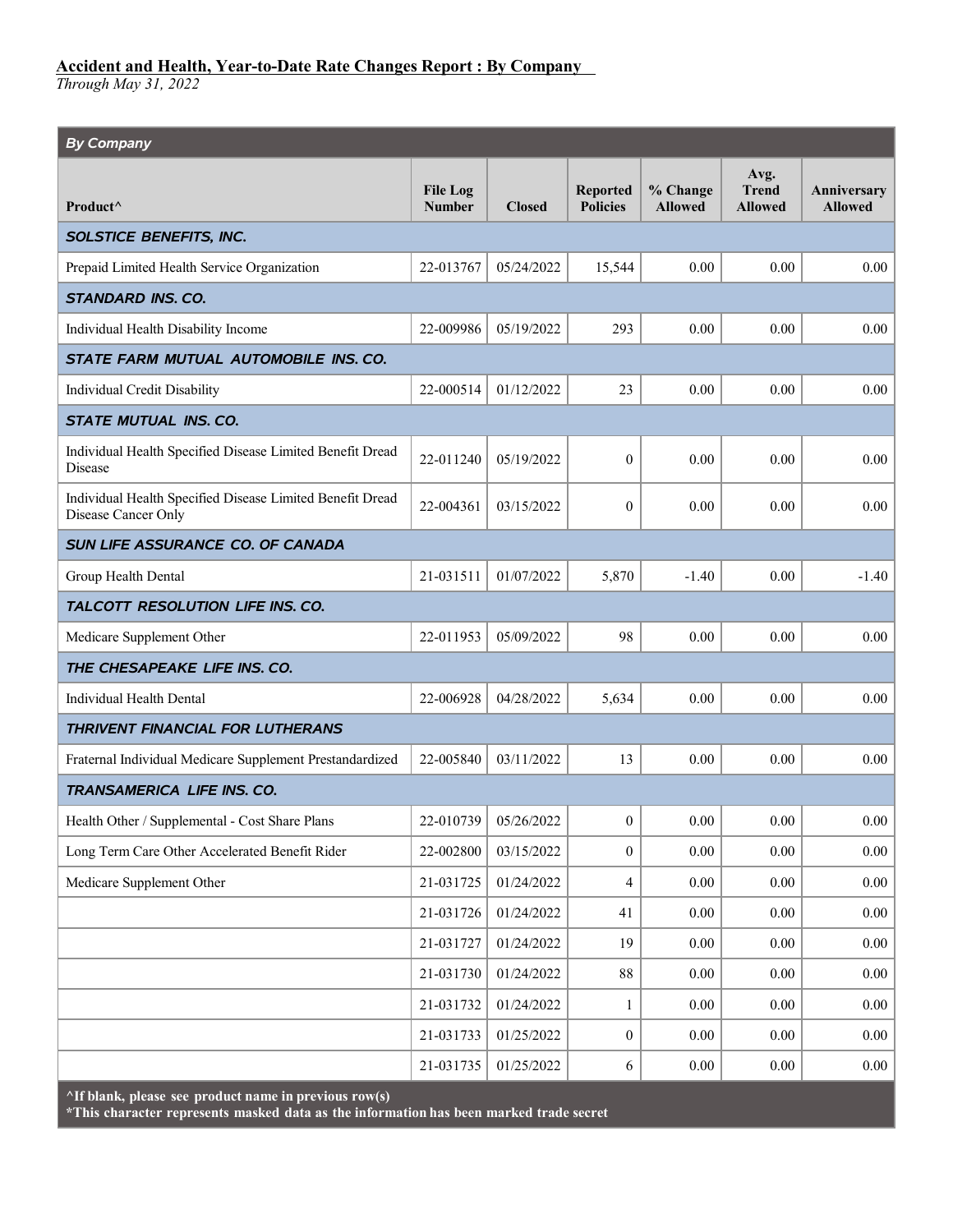*Through May 31, 2022*

| <b>By Company</b>                              |                                  |               |                                    |                            |                                        |                               |
|------------------------------------------------|----------------------------------|---------------|------------------------------------|----------------------------|----------------------------------------|-------------------------------|
| Product <sup>^</sup>                           | <b>File Log</b><br><b>Number</b> | <b>Closed</b> | <b>Reported</b><br><b>Policies</b> | % Change<br><b>Allowed</b> | Avg.<br><b>Trend</b><br><b>Allowed</b> | Anniversary<br><b>Allowed</b> |
| <b>TRANSAMERICA LIFE INS. CO.</b>              |                                  |               |                                    |                            |                                        |                               |
| Medicare Supplement Other                      | 21-031737                        | 01/25/2022    | 15                                 | 0.00                       | 0.00                                   | 0.00                          |
|                                                | 21-031738                        | 01/25/2022    | 17                                 | 0.00                       | 0.00                                   | 0.00                          |
|                                                | 21-031811                        | 01/26/2022    | $\overline{0}$                     | 0.00                       | 0.00                                   | 0.00                          |
|                                                | 22-003469                        | 02/22/2022    | $\mathbf{0}$                       | 0.00                       | 0.00                                   | 0.00                          |
| <b>TRUSTMARK LIFE INS. CO.</b>                 |                                  |               |                                    |                            |                                        |                               |
| Health Excess or Stop Loss                     | 22-010027                        | 04/19/2022    | 529                                | 7.10                       | 9.00                                   | 16.70                         |
| <b>UNION FIDELITY LIFE INS. CO.</b>            |                                  |               |                                    |                            |                                        |                               |
| Individual Medicare Supplement Prestandardized | 22-010081                        | 04/06/2022    | $\overline{c}$                     | 0.00                       | 0.00                                   | 0.00                          |
| <b>UNION LABOR LIFE INS. CO.</b>               |                                  |               |                                    |                            |                                        |                               |
| Health Excess or Stop Loss                     | 21-031704                        | 01/18/2022    | $\boldsymbol{0}$                   | 0.00                       | 10.30                                  | 10.30                         |
| <b>UNITED AMERICAN INS. CO.</b>                |                                  |               |                                    |                            |                                        |                               |
| Individual Medicare Supplement Prestandardized | 22-010837                        | 04/19/2022    | 179                                | 0.00                       | 0.00                                   | 0.00                          |
| Individual Medicare Supplement Standard Plans  | 21-030890                        | 01/10/2022    | $\ast$                             | $\ast$                     | $\ast$                                 | $\ast$                        |
| UNITED OF OMAHA LIFE INS. CO.                  |                                  |               |                                    |                            |                                        |                               |
| Group Health Hospital Indemnity                | 22-006627                        | 04/04/2022    | $\mathbf{0}$                       | 0.00                       | 0.00                                   | $0.00\,$                      |
| Individual Medicare Supplement Standard Plans  | 22-004489                        | 03/04/2022    | 11,749                             | 2.90                       | 0.00                                   | 2.90                          |
| UNITED WORLD LIFE INS. CO.                     |                                  |               |                                    |                            |                                        |                               |
| Individual Medicare Supplement Standard Plans  | 22-000425                        | 02/10/2022    | $\mathbf{0}$                       | 0.00                       | 0.00                                   | 0.00                          |
| Medicare Supplement Other                      | 22-003610                        | 02/15/2022    | 2,008                              | 3.30                       | $0.00\,$                               | 3.30                          |
| UNITEDHEALTHCARE INS. CO.                      |                                  |               |                                    |                            |                                        |                               |
| Group Health Dental                            | 21-032060                        | 02/11/2022    | 51,392                             | $-11.30$                   | 4.00                                   | $-7.70$                       |
| Group Health Major Medical Small Group Only    | 21-031976                        | 01/25/2022    | $\ast$                             | $\ast$                     | $\ast$                                 |                               |
|                                                | 22-006427                        | 04/01/2022    | $\ast$                             | $\ast$                     | $\ast$                                 | $\ast$                        |
| Group Medicare Supplement Prestandardized      | 21-031501                        | 01/13/2022    | $\ast$                             | $\ast$                     | $\ast$                                 | $\ast$                        |
| Health Blanket Accident or Sickness Student    | 22-009413                        | 04/29/2022    | 32,625                             | 5.90                       | 0.00                                   | 5.90                          |

**^If blank, please see product name in previous row(s)**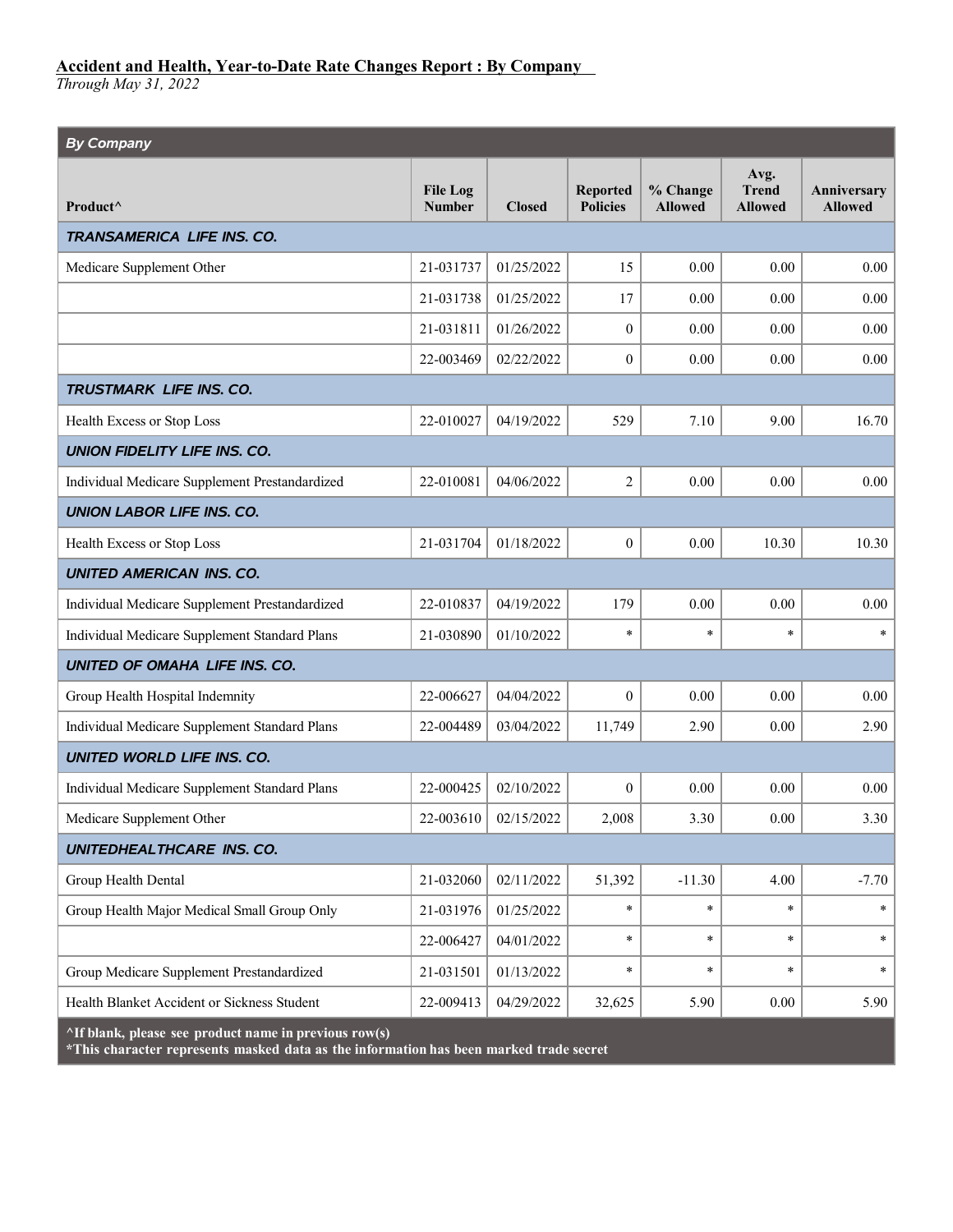*Through May 31, 2022*

| <b>By Company</b>                                              |                                  |               |                                    |                            |                                        |                               |  |  |
|----------------------------------------------------------------|----------------------------------|---------------|------------------------------------|----------------------------|----------------------------------------|-------------------------------|--|--|
| Product <sup>^</sup>                                           | <b>File Log</b><br><b>Number</b> | <b>Closed</b> | <b>Reported</b><br><b>Policies</b> | % Change<br><b>Allowed</b> | Avg.<br><b>Trend</b><br><b>Allowed</b> | Anniversary<br><b>Allowed</b> |  |  |
| UNITEDHEALTHCARE INS. CO.                                      |                                  |               |                                    |                            |                                        |                               |  |  |
| Medicare Supplement Other                                      | 21-031341                        | 01/20/2022    | $\ast$                             | $\ast$                     | $\ast$                                 | $\ast$                        |  |  |
| UNITEDHEALTHCARE OF FLORIDA, INC.                              |                                  |               |                                    |                            |                                        |                               |  |  |
| Health Maintenance Organization Group Small Group Only         | 22-006424                        | 04/01/2022    | $\ast$                             | $\ast$                     | $\ast$                                 | $\ast$                        |  |  |
| <b>UNUM LIFE INS. CO. OF AMERICA</b>                           |                                  |               |                                    |                            |                                        |                               |  |  |
| Group Health Disability Income                                 | 22-005532                        | 04/14/2022    | 75,991                             | $-1.50$                    | 0.00                                   | $-1.50$                       |  |  |
| Health Excess or Stop Loss                                     | 22-000688                        | 02/01/2022    | $\overline{0}$                     | 0.00                       | 1.20                                   | 1.20                          |  |  |
| <b>VISION SERVICE PLAN INS. CO.</b>                            |                                  |               |                                    |                            |                                        |                               |  |  |
| Group Health Vision                                            | 22-002168                        | 02/17/2022    | 24,377                             | 0.00                       | 0.00                                   | 0.00                          |  |  |
| <b>WASHINGTON NATIONAL INS. CO.</b>                            |                                  |               |                                    |                            |                                        |                               |  |  |
| Individual Medicare Supplement Medicare Select                 | 22-011762                        | 05/02/2022    | 122                                | 2.50                       | 0.00                                   | 2.50                          |  |  |
| Individual Medicare Supplement Prestandardized                 | 22-006105                        | 03/16/2022    | 64                                 | 0.00                       | 0.00                                   | 0.00                          |  |  |
| Individual Medicare Supplement Standard Plans                  | 22-005454                        | 03/14/2022    | $\theta$                           | 0.00                       | 0.00                                   | 0.00                          |  |  |
| <b>WELLFLEET INS. CO.</b>                                      |                                  |               |                                    |                            |                                        |                               |  |  |
| Health Blanket Accident or Sickness Student                    | 22-009207                        | 05/04/2022    | $\overline{0}$                     | 0.00                       | 0.00                                   | 0.00                          |  |  |
| $\Lambda$ If blank, please see product name in previous row(s) |                                  |               |                                    |                            |                                        |                               |  |  |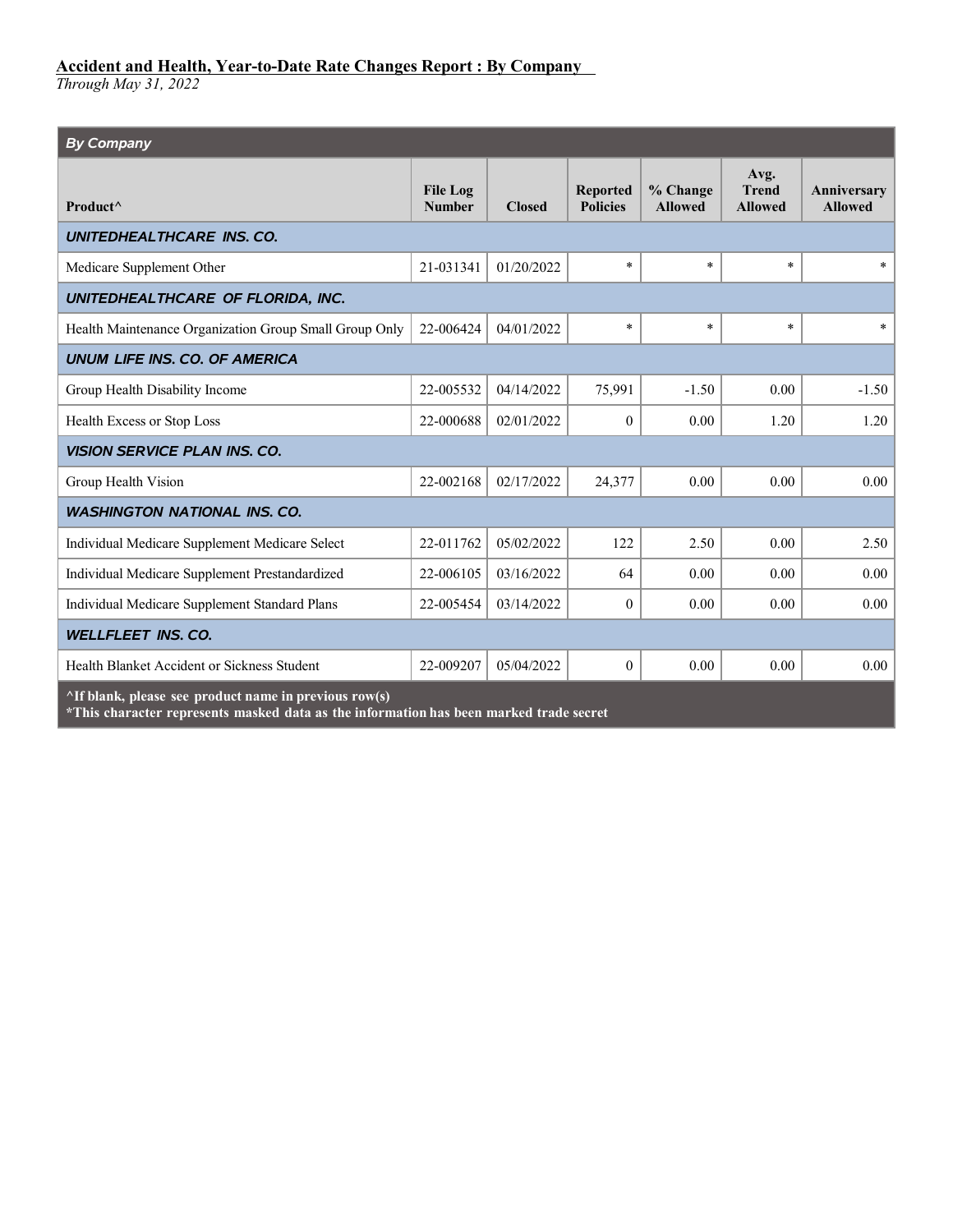*Through May 31, 2022*

| <b>By Product</b>                                        |                                  |               |                                    |                                           |                                 |                               |  |  |
|----------------------------------------------------------|----------------------------------|---------------|------------------------------------|-------------------------------------------|---------------------------------|-------------------------------|--|--|
| Company^                                                 | <b>File Log</b><br><b>Number</b> | <b>Closed</b> | <b>Reported</b><br><b>Policies</b> | $\frac{0}{0}$<br>Change<br><b>Allowed</b> | Avg.<br><b>Trend</b><br>Allowed | Anniversary<br><b>Allowed</b> |  |  |
| Fraternal Individual Medicare Supplement Prestandardized |                                  |               |                                    |                                           |                                 |                               |  |  |
| THRIVENT FINANCIAL FOR LUTHERANS                         | 22-005840                        | 03/11/2022    | 13                                 | 0.00                                      | 0.00                            | 0.00                          |  |  |
| <b>Group Credit Disability</b>                           |                                  |               |                                    |                                           |                                 |                               |  |  |
| AMERICAN HEALTH AND LIFE INS. CO.                        | 22-004092                        | 02/22/2022    | 50,584                             | $-7.00$                                   | 0.00                            | $-7.00$                       |  |  |
| <b>Group Health Accident Only</b>                        |                                  |               |                                    |                                           |                                 |                               |  |  |
| COLONIAL LIFE AND ACCIDENT INS. CO.                      | 22-010723                        | 05/24/2022    | $\ast$                             | $\ast$                                    | $\ast$                          | *                             |  |  |
| LEADERS LIFE INS. CO.                                    | 22-004589                        | 03/11/2022    | $\overline{0}$                     | 0.00                                      | 0.00                            | 0.00                          |  |  |
| S.USA LIFE INS. CO., INC.                                | 22-010967                        | 05/31/2022    | $\overline{0}$                     | 0.00                                      | 0.00                            | 0.00                          |  |  |
| Group Health Accidental Death and Dismemberment          |                                  |               |                                    |                                           |                                 |                               |  |  |
| LEADERS LIFE INS. CO.                                    | 21-031837                        | 01/24/2022    | $\overline{0}$                     | 0.00                                      | 0.00                            | 0.00                          |  |  |
| <b>Group Health Dental</b>                               |                                  |               |                                    |                                           |                                 |                               |  |  |
| BEST LIFE AND HEALTH INS. CO.                            | 22-002170                        | 03/08/2022    | $\overline{0}$                     | 0.00                                      | 0.00                            | 0.00                          |  |  |
|                                                          | 22-006254                        | 04/19/2022    | $\Omega$                           | 0.00                                      | 3.50                            | 3.50                          |  |  |
| <b>GUARDIAN LIFE INS. CO. OF AMERICA</b>                 | 22-003591                        | 02/18/2022    | $\theta$                           | 0.00                                      | 0.00                            | 0.00                          |  |  |
| HUMANA INS. CO.                                          | 22-012246                        | 05/12/2022    | 42,887                             | 0.00                                      | 0.00                            | 0.00                          |  |  |
| NIPPON LIFE INS. CO. OF AMERICA                          | 22-005135                        | 03/25/2022    | 403                                | $-11.20$                                  | 2.60                            | $-8.90$                       |  |  |
| SUN LIFE ASSURANCE CO. OF CANADA                         | 21-031511                        | 01/07/2022    | 5,870                              | $-1.40$                                   | 0.00                            | $-1.40$                       |  |  |
| UNITEDHEALTHCARE INS. CO.                                | 21-032060                        | 02/11/2022    | 51,392                             | $-11.30$                                  | 4.00                            | $-7.70$                       |  |  |
| <b>Group Health Disability Income</b>                    |                                  |               |                                    |                                           |                                 |                               |  |  |
| GUARDIAN LIFE INS. CO. OF AMERICA                        | 22-001170                        | 02/04/2022    | 90,107                             | $-7.00$                                   | 0.00                            | $-7.00$                       |  |  |
|                                                          | 22-003600                        | 03/22/2022    | 71,757                             | $-0.60$                                   | 0.00                            | $-0.60$                       |  |  |
| MANHATTANLIFE INSURANCE AND ANNUITY CO.                  | 22-005666                        | 04/12/2022    | $\boldsymbol{0}$                   | 0.00                                      | 0.00                            | $0.00\,$                      |  |  |
| UNUM LIFE INS. CO. OF AMERICA                            | 22-005532                        | 04/14/2022    | 75,991                             | $-1.50$                                   | 0.00                            | $-1.50$                       |  |  |
| <b>Group Health Hospital Indemnity</b>                   |                                  |               |                                    |                                           |                                 |                               |  |  |
| AMERICAN FIDELITY ASSURANCE CO.                          | 22-001243                        | 02/02/2022    | $\overline{0}$                     | 0.00                                      | 0.00                            | 0.00                          |  |  |
| MADISON NATIONAL LIFE INS. CO. INC.                      | 22-002589                        | 02/23/2022    | 320                                | $-20.00$                                  | 0.00                            | $-20.00$                      |  |  |
| MANHATTANLIFE INSURANCE AND ANNUITY CO.                  | 22-011473                        | 05/23/2022    | $\overline{0}$                     | 0.00                                      | 0.00                            | 0.00                          |  |  |
| S.USA LIFE INS. CO., INC.                                | 22-010966                        | 05/31/2022    | $\overline{0}$                     | 0.00                                      | 0.00                            | 0.00                          |  |  |
| UNITED OF OMAHA LIFE INS. CO.                            | 22-006627                        | 04/04/2022    | $\boldsymbol{0}$                   | $0.00\,$                                  | 0.00                            | 0.00                          |  |  |

**^If blank, please see company name in previous row(s)**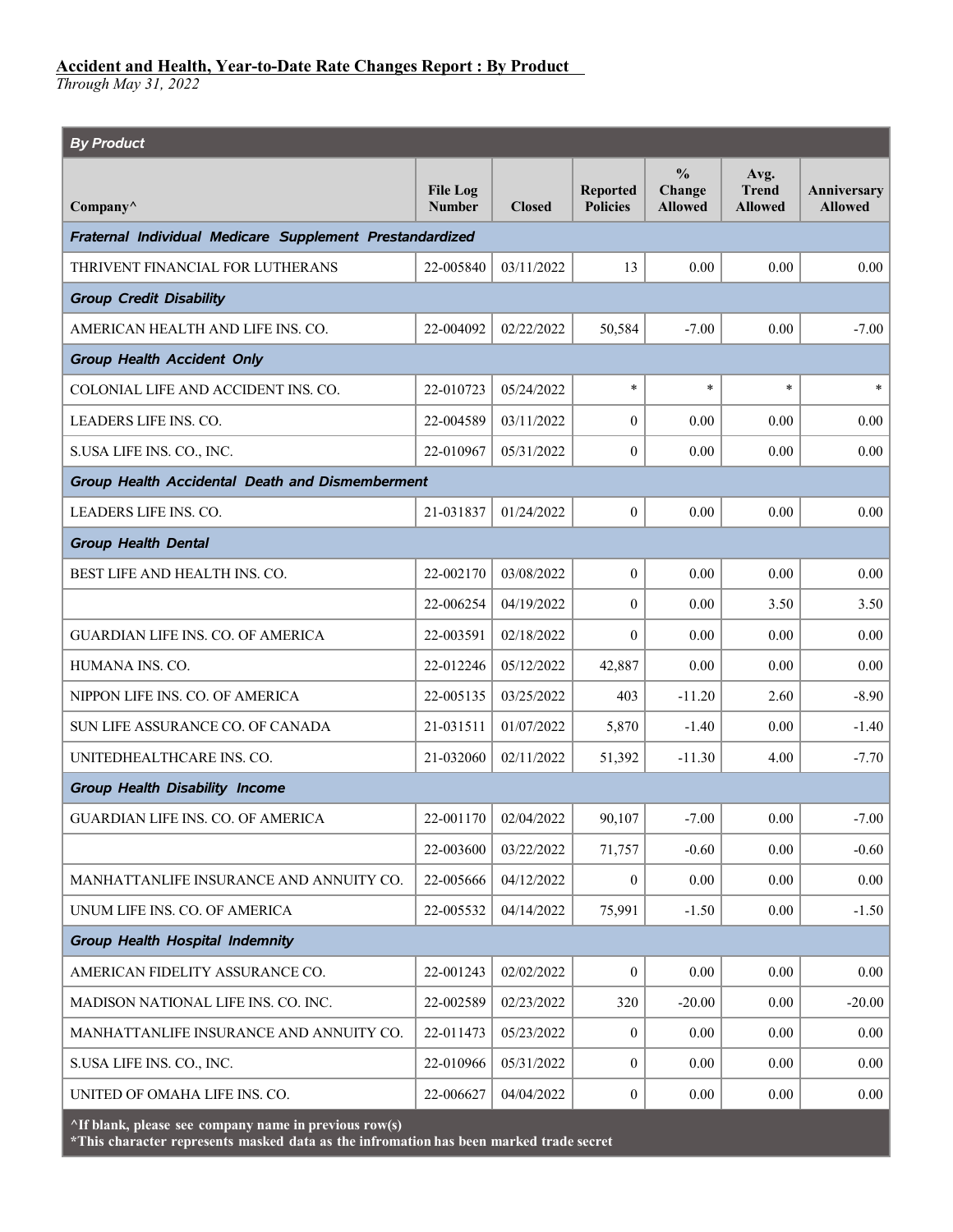| <b>By Product</b>                                                                                                                                        |                                  |               |                                    |                                           |                                        |                               |  |  |
|----------------------------------------------------------------------------------------------------------------------------------------------------------|----------------------------------|---------------|------------------------------------|-------------------------------------------|----------------------------------------|-------------------------------|--|--|
| $\mathbf{Company}^{\wedge}$                                                                                                                              | <b>File Log</b><br><b>Number</b> | <b>Closed</b> | <b>Reported</b><br><b>Policies</b> | $\frac{6}{9}$<br>Change<br><b>Allowed</b> | Avg.<br><b>Trend</b><br><b>Allowed</b> | Anniversary<br><b>Allowed</b> |  |  |
| Group Health Major Medical Small Group Only                                                                                                              |                                  |               |                                    |                                           |                                        |                               |  |  |
| UNITEDHEALTHCARE INS. CO.                                                                                                                                | 21-031976                        | 01/25/2022    | $*$                                | $\ast$                                    | $*$                                    | *                             |  |  |
|                                                                                                                                                          | 22-006427                        | 04/01/2022    | $*$                                | $\ast$                                    | $*$                                    | $\ast$                        |  |  |
| $\Lambda$ If blank, please see company name in previous row(s)<br>*This character represents masked data as the infromation has been marked trade secret |                                  |               |                                    |                                           |                                        |                               |  |  |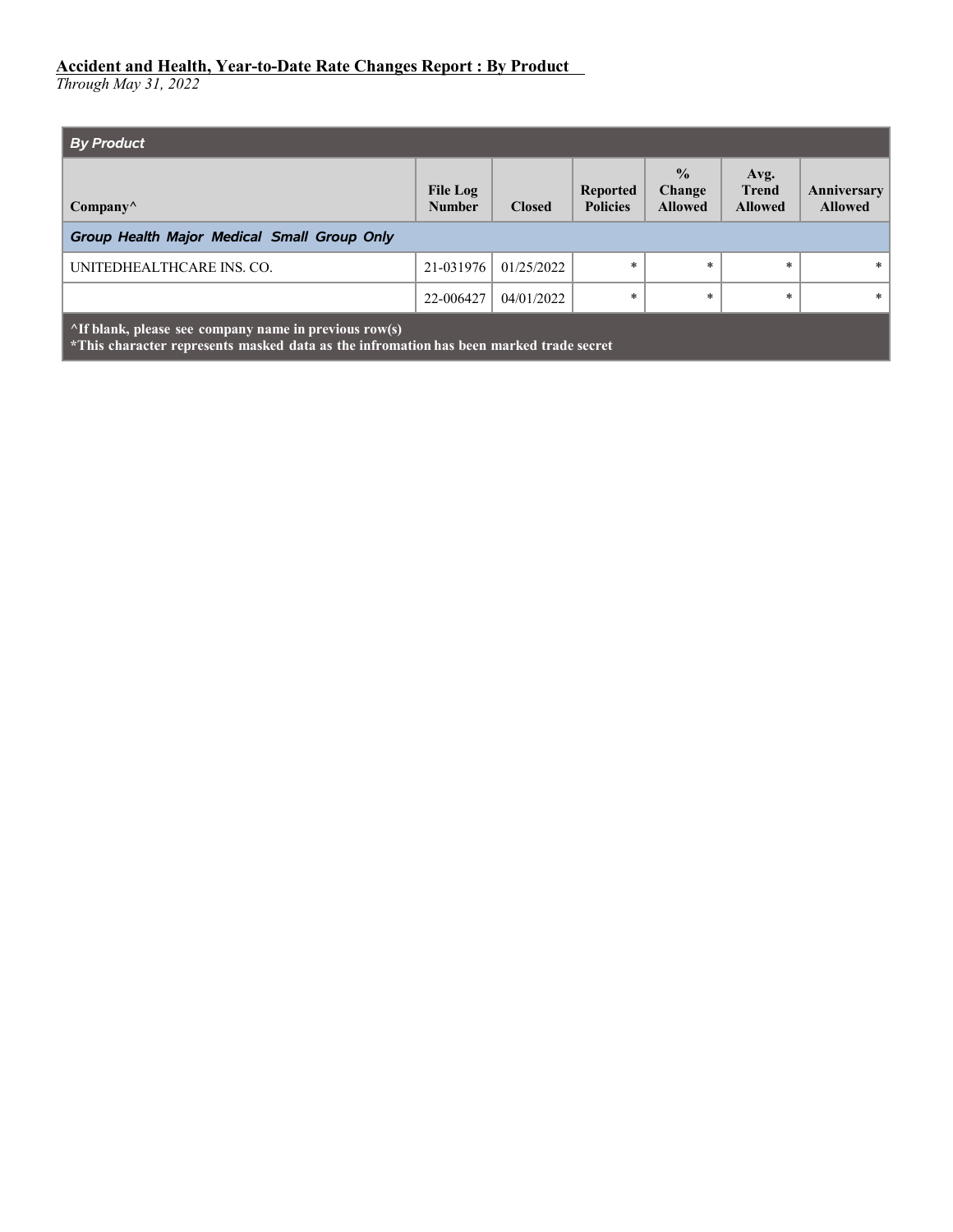*Through May 31, 2022*

| <b>By Product</b>                                            |                                  |               |                                    |                                           |                                        |                               |  |  |  |
|--------------------------------------------------------------|----------------------------------|---------------|------------------------------------|-------------------------------------------|----------------------------------------|-------------------------------|--|--|--|
| Company^                                                     | <b>File Log</b><br><b>Number</b> | <b>Closed</b> | <b>Reported</b><br><b>Policies</b> | $\frac{0}{0}$<br>Change<br><b>Allowed</b> | Avg.<br><b>Trend</b><br><b>Allowed</b> | Anniversary<br><b>Allowed</b> |  |  |  |
| <b>Group Health Sickness</b>                                 |                                  |               |                                    |                                           |                                        |                               |  |  |  |
| AMERICAN PUBLIC LIFE INS. CO.                                | 22-007310                        | 04/08/2022    | $\ast$                             | $\ast$                                    | $\ast$                                 | $\star$                       |  |  |  |
| Group Health Specified Disease Limited Benefit Dread Disease |                                  |               |                                    |                                           |                                        |                               |  |  |  |
| AMERICAN HERITAGE LIFE INS. CO.                              | 22-006157                        | 04/20/2022    | $\star$                            | $\ast$                                    | $\ast$                                 | $\ast$                        |  |  |  |
| HARTFORD LIFE AND ACCIDENT INS. CO.                          | 22-010819                        | 05/03/2022    | $\mathbf{0}$                       | 0.00                                      | 0.00                                   | 0.00                          |  |  |  |
| METROPOLITAN LIFE INS. CO.                                   | 22-000377                        | 01/14/2022    | $\mathbf{0}$                       | 0.00                                      | 0.00                                   | $0.00\,$                      |  |  |  |
|                                                              | 22-000380                        | 01/14/2022    | $\theta$                           | 0.00                                      | 0.00                                   | 0.00                          |  |  |  |
| NATIONWIDE LIFE INS. CO.                                     | 22-005047                        | 03/28/2022    | $\mathbf{0}$                       | 0.00                                      | 0.00                                   | 0.00                          |  |  |  |
| S.USA LIFE INS. CO., INC.                                    | 22-010862                        | 05/31/2022    | $\theta$                           | 0.00                                      | 0.00                                   | 0.00                          |  |  |  |
| <b>Group Health Vision</b>                                   |                                  |               |                                    |                                           |                                        |                               |  |  |  |
| COMPANION LIFE INS. CO.                                      | 21-031214                        | 01/10/2022    | $\theta$                           | 0.00                                      | 0.00                                   | 0.00                          |  |  |  |
| <b>GUARDIAN LIFE INS. CO. OF AMERICA</b>                     | 22-006451                        | 04/05/2022    | 59,442                             | $-1.80$                                   | 2.00                                   | 0.20                          |  |  |  |
| HUMANA INS. CO.                                              | 22-011027                        | 05/27/2022    | $\mathbf{0}$                       | 0.00                                      | 0.00                                   | 0.00                          |  |  |  |
| NIPPON LIFE INS. CO. OF AMERICA                              | 21-031705                        | 01/14/2022    | 392                                | 0.00                                      | 0.00                                   | 0.00                          |  |  |  |
| VISION SERVICE PLAN INS. CO.                                 | 22-002168                        | 02/17/2022    | 24,377                             | 0.00                                      | 0.00                                   | 0.00                          |  |  |  |
| Group Medicare Supplement Prestandardized                    |                                  |               |                                    |                                           |                                        |                               |  |  |  |
| CONTINENTAL GENERAL INS. CO.                                 | 22-011692                        | 05/11/2022    | 5                                  | 2.50                                      | 0.00                                   | 2.50                          |  |  |  |
| UNITEDHEALTHCARE INS. CO.                                    | 21-031501                        | 01/13/2022    | $\ast$                             | $\ast$                                    | $\ast$                                 | $\ast$                        |  |  |  |
| Group Medicare Supplement Standard Plans                     |                                  |               |                                    |                                           |                                        |                               |  |  |  |
| CONTINENTAL GENERAL INS. CO.                                 | $22 - 007443$                    | 04/11/2022    | 19                                 | 2.50                                      | 0.00                                   | 2.50                          |  |  |  |
| HARTFORD LIFE AND ACCIDENT INS. CO.                          | 22-000379                        | 01/28/2022    | $\theta$                           | 0.00                                      | 0.00                                   | 0.00                          |  |  |  |
|                                                              | 22-003669                        | 02/15/2022    | $\mathbf{0}$                       | 0.00                                      | 0.00                                   | 0.00                          |  |  |  |
| OXFORD LIFE INS. CO.                                         | 22-005223                        | 03/11/2022    | 5                                  | 2.50                                      | 0.00                                   | 2.50                          |  |  |  |
| <b>Health Blanket Accident or Sickness</b>                   |                                  |               |                                    |                                           |                                        |                               |  |  |  |
| ARCH INS. CO.                                                | 22-005960                        | 04/20/2022    | $\boldsymbol{0}$                   | 0.00                                      | 0.00                                   | 0.00                          |  |  |  |
| NATIONAL UNION FIRE INSURANCE CO. OF<br>PITTSBURGH, PA       | 22-000258                        | 01/06/2022    | 68                                 | $-10.00$                                  | 0.00                                   | $-10.00$                      |  |  |  |
| <b>Health Blanket Accident or Sickness Student</b>           |                                  |               |                                    |                                           |                                        |                               |  |  |  |
| UNITEDHEALTHCARE INS. CO.                                    | 22-009413                        | 04/29/2022    | 32,625                             | 5.90                                      | 0.00                                   | 5.90                          |  |  |  |
| WELLFLEET INS. CO.                                           | 22-009207                        | 05/04/2022    | $\boldsymbol{0}$                   | 0.00                                      | 0.00                                   | 0.00                          |  |  |  |

**^If blank, please see company name in previous row(s)**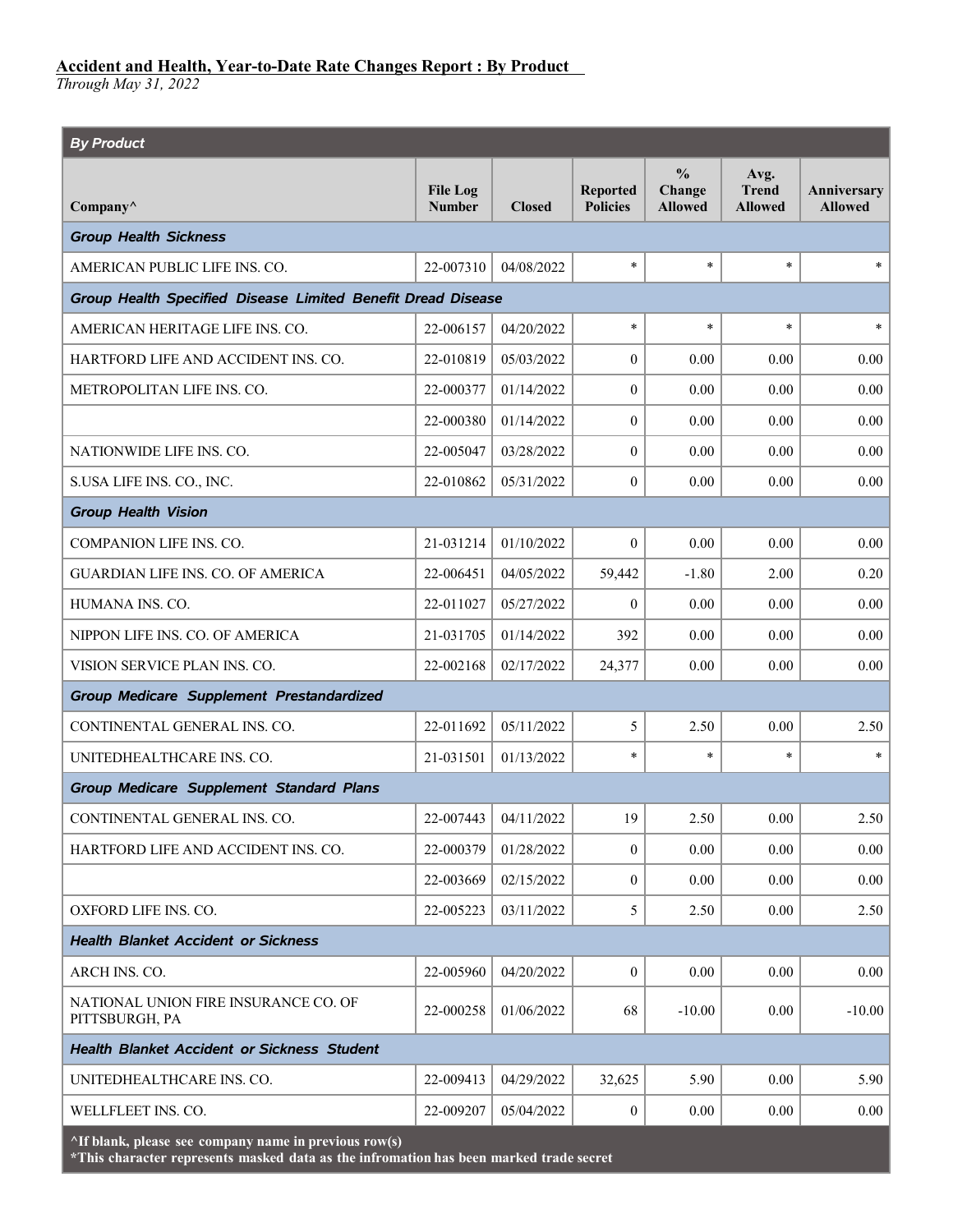| <b>By Product</b>                                                                                                                                       |                                  |               |                                    |                                           |                                        |                               |  |  |
|---------------------------------------------------------------------------------------------------------------------------------------------------------|----------------------------------|---------------|------------------------------------|-------------------------------------------|----------------------------------------|-------------------------------|--|--|
| $\mathbf{Company}^{\wedge}$                                                                                                                             | <b>File Log</b><br><b>Number</b> | <b>Closed</b> | <b>Reported</b><br><b>Policies</b> | $\frac{0}{0}$<br>Change<br><b>Allowed</b> | Avg.<br><b>Trend</b><br><b>Allowed</b> | Anniversary<br><b>Allowed</b> |  |  |
| <b>Health Conversion</b>                                                                                                                                |                                  |               |                                    |                                           |                                        |                               |  |  |
| CONNECTICUT GENERAL LIFE INS. CO.                                                                                                                       | 22-002514                        | 02/11/2022    | $\ast$                             | $\ast$                                    | $\ast$                                 | $*$                           |  |  |
| <b>Health Excess or Stop Loss</b>                                                                                                                       |                                  |               |                                    |                                           |                                        |                               |  |  |
| AETNA LIFE INS. CO.                                                                                                                                     | 22-011106                        | 05/02/2022    | $\ast$                             | $\ast$                                    | $\ast$                                 | $*$                           |  |  |
| $\wedge$ If blank, please see company name in previous row(s)<br>*This character represents masked data as the infromation has been marked trade secret |                                  |               |                                    |                                           |                                        |                               |  |  |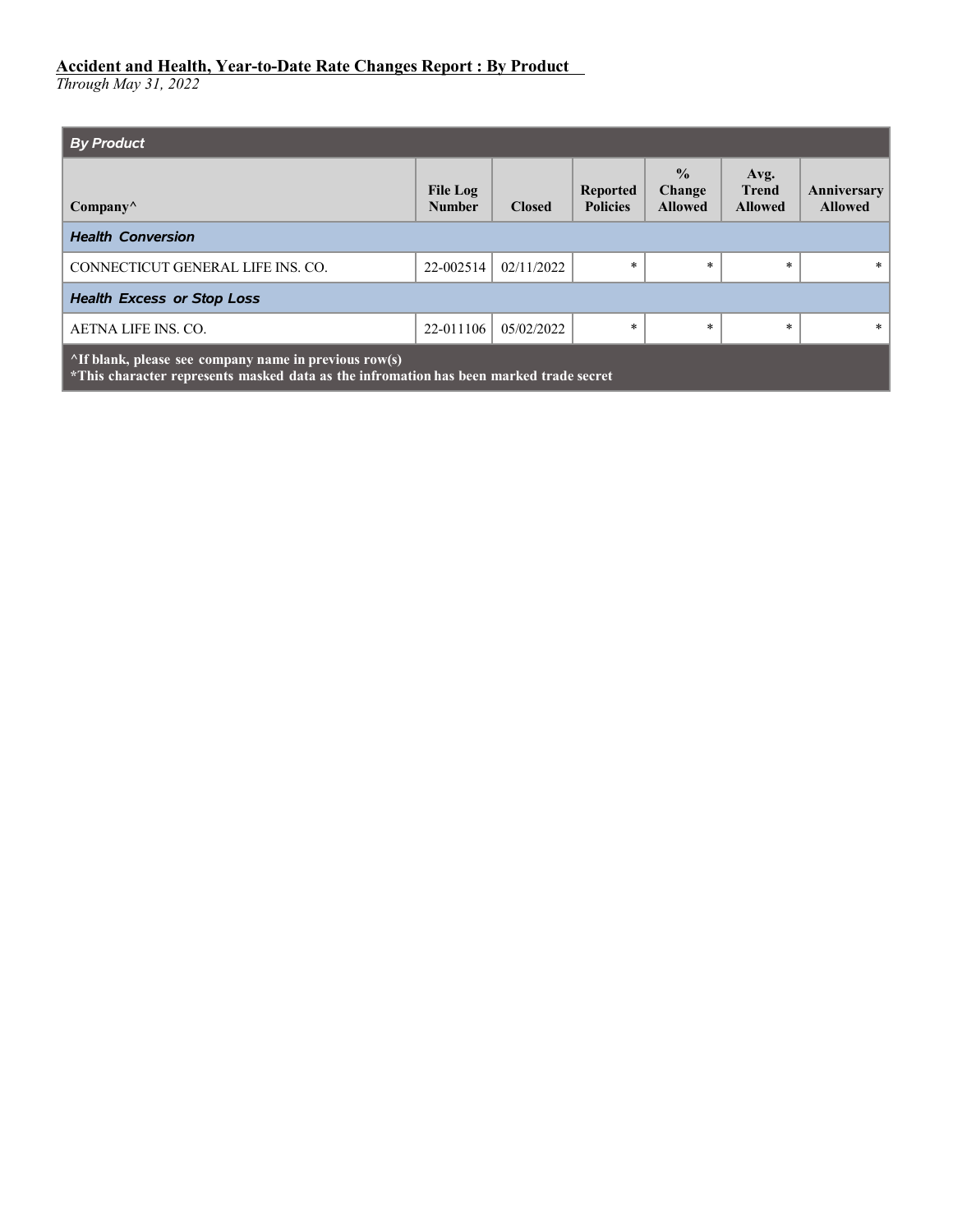| <b>By Product</b>                                                                                                                                        |                                  |               |                                    |                                           |                                        |                               |  |  |  |
|----------------------------------------------------------------------------------------------------------------------------------------------------------|----------------------------------|---------------|------------------------------------|-------------------------------------------|----------------------------------------|-------------------------------|--|--|--|
| Company^                                                                                                                                                 | <b>File Log</b><br><b>Number</b> | <b>Closed</b> | <b>Reported</b><br><b>Policies</b> | $\frac{0}{0}$<br>Change<br><b>Allowed</b> | Avg.<br><b>Trend</b><br><b>Allowed</b> | Anniversary<br><b>Allowed</b> |  |  |  |
| <b>Health Excess or Stop Loss</b>                                                                                                                        |                                  |               |                                    |                                           |                                        |                               |  |  |  |
| ALL SAVERS INS. CO.                                                                                                                                      | 22-007029                        | 03/29/2022    | $\ast$                             | $\ast$                                    | $\ast$                                 | $\ast$                        |  |  |  |
| COMPANION LIFE INS. CO.                                                                                                                                  | 22-005531                        | 03/29/2022    | 3,010                              | 0.00                                      | 14.40                                  | 14.40                         |  |  |  |
|                                                                                                                                                          | 22-006099                        | 03/29/2022    | 1,474                              | 0.00                                      | 14.40                                  | 14.40                         |  |  |  |
| NATIONWIDE LIFE INS. CO.                                                                                                                                 | 22-005264                        | 03/14/2022    | 55                                 | 0.00                                      | 17.40                                  | 17.40                         |  |  |  |
|                                                                                                                                                          | 22-012505                        | 05/12/2022    | $\mathbf{0}$                       | 0.00                                      | 12.50                                  | 12.50                         |  |  |  |
| TRUSTMARK LIFE INS. CO.                                                                                                                                  | 22-010027                        | 04/19/2022    | 529                                | 7.10                                      | 9.00                                   | 16.70                         |  |  |  |
| UNION LABOR LIFE INS. CO.                                                                                                                                | 21-031704                        | 01/18/2022    | $\mathbf{0}$                       | 0.00                                      | 10.30                                  | 10.30                         |  |  |  |
| UNUM LIFE INS. CO. OF AMERICA                                                                                                                            | 22-000688                        | 02/01/2022    | $\mathbf{0}$                       | 0.00                                      | 1.20                                   | 1.20                          |  |  |  |
| Health Maintenance Organization Group Small Group Only                                                                                                   |                                  |               |                                    |                                           |                                        |                               |  |  |  |
| FLORIDA HEALTH CARE PLAN, INC.                                                                                                                           | 22-004449                        | 03/10/2022    | 196                                | 13.90                                     | 0.00                                   | 13.90                         |  |  |  |
|                                                                                                                                                          | 22-004450                        | 03/10/2022    | 484                                | 13.90                                     | 0.00                                   | 13.90                         |  |  |  |
| NEIGHBORHOOD HEALTH PARTNERSHIP, INC.                                                                                                                    | 21-031973                        | 01/25/2022    | $\ast$                             | $\ast$                                    | $\ast$                                 | $\ast$                        |  |  |  |
|                                                                                                                                                          | 22-006423                        | 04/01/2022    | $\star$                            | $\ast$                                    | $\ast$                                 | $\ast$                        |  |  |  |
| UNITEDHEALTHCARE OF FLORIDA, INC.                                                                                                                        | 22-006424                        | 04/01/2022    | $\ast$                             | $\ast$                                    | $\ast$                                 | $\ast$                        |  |  |  |
| Health Maintenance Organization Other                                                                                                                    |                                  |               |                                    |                                           |                                        |                               |  |  |  |
| AVMED, INC.                                                                                                                                              | 22-005751                        | 03/28/2022    | $\ast$                             | $\ast$                                    | $\ast$                                 | $\ast$                        |  |  |  |
| CIGNA HEALTHCARE OF FLORIDA, INC.                                                                                                                        | 22-002512                        | 02/07/2022    | $\star$                            | $\ast$                                    | $\ast$                                 | $\ast$                        |  |  |  |
| Health Other / Supplemental - Cost Share Plans                                                                                                           |                                  |               |                                    |                                           |                                        |                               |  |  |  |
| COMPANION LIFE INS. CO.                                                                                                                                  | 22-006465                        | 04/19/2022    | $\boldsymbol{0}$                   | 0.00                                      | 4.50                                   | 4.50                          |  |  |  |
| TRANSAMERICA LIFE INS. CO.                                                                                                                               | 22-010739                        | 05/26/2022    | $\Omega$                           | 0.00                                      | 0.00                                   | 0.00                          |  |  |  |
| <b>Individual Credit Disability</b>                                                                                                                      |                                  |               |                                    |                                           |                                        |                               |  |  |  |
| STATE FARM MUTUAL AUTOMOBILE INS. CO.                                                                                                                    | 22-000514                        | 01/12/2022    | 23                                 | 0.00                                      | 0.00                                   | 0.00                          |  |  |  |
| Individual Health - Hospital Surgical Medical Expense                                                                                                    |                                  |               |                                    |                                           |                                        |                               |  |  |  |
| BLUE CROSS & BLUE SHIELD OF FLORIDA, INC.                                                                                                                | 22-004187                        | 03/09/2022    | $\ast$                             | $\ast$                                    | $\ast$                                 | $\ast$                        |  |  |  |
| GLOBE LIFE AND ACCIDENT INS. CO.                                                                                                                         | 22-012469                        | 05/10/2022    | 11                                 | 7.00                                      | 0.00                                   | 7.00                          |  |  |  |
| GUIDEWELL SIMPLIFI, INC.                                                                                                                                 | 22-010941                        | 04/20/2022    | $\ast$                             | $\ast$                                    | $\ast$                                 | $\ast$                        |  |  |  |
| Individual Health Accident Only                                                                                                                          |                                  |               |                                    |                                           |                                        |                               |  |  |  |
| AMERICAN FIDELITY ASSURANCE CO.                                                                                                                          | 22-003477                        | 03/11/2022    | $\ast$                             | $\ast$                                    | $\ast$                                 | $\ast$                        |  |  |  |
| $\Lambda$ If blank, please see company name in previous row(s)<br>*This character represents masked data as the infromation has been marked trade secret |                                  |               |                                    |                                           |                                        |                               |  |  |  |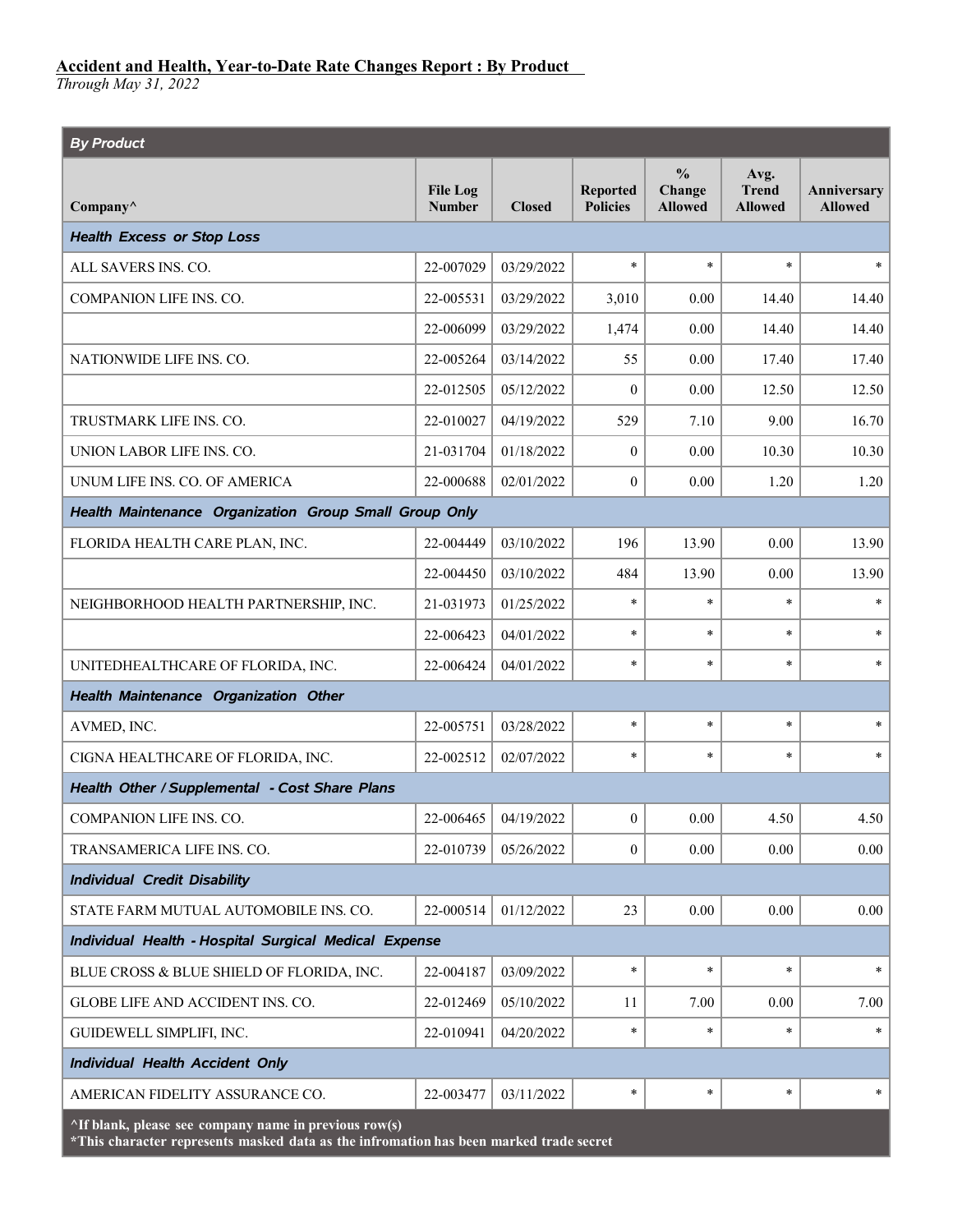| <b>By Product</b>                                                                                                                                        |                                  |               |                                    |                                           |                                        |                               |  |  |
|----------------------------------------------------------------------------------------------------------------------------------------------------------|----------------------------------|---------------|------------------------------------|-------------------------------------------|----------------------------------------|-------------------------------|--|--|
| $\mathbf{Company}^{\wedge}$                                                                                                                              | <b>File Log</b><br><b>Number</b> | <b>Closed</b> | <b>Reported</b><br><b>Policies</b> | $\frac{6}{9}$<br>Change<br><b>Allowed</b> | Avg.<br><b>Trend</b><br><b>Allowed</b> | Anniversary<br><b>Allowed</b> |  |  |
| <b>GOLDEN RULE INS. CO.</b>                                                                                                                              | 22-006450                        | 03/18/2022    | 4,935                              | $-30.00$                                  | 0.00                                   | $-30.00$                      |  |  |
| Individual Health Accidental Death and Dismemberment                                                                                                     |                                  |               |                                    |                                           |                                        |                               |  |  |
| FEDERAL INS. CO.                                                                                                                                         | 22-002889                        | 02/23/2022    | 715                                | $-21.50$                                  | 0.00                                   | $-21.50$                      |  |  |
| $\Lambda$ If blank, please see company name in previous row(s)<br>*This character represents masked data as the infromation has been marked trade secret |                                  |               |                                    |                                           |                                        |                               |  |  |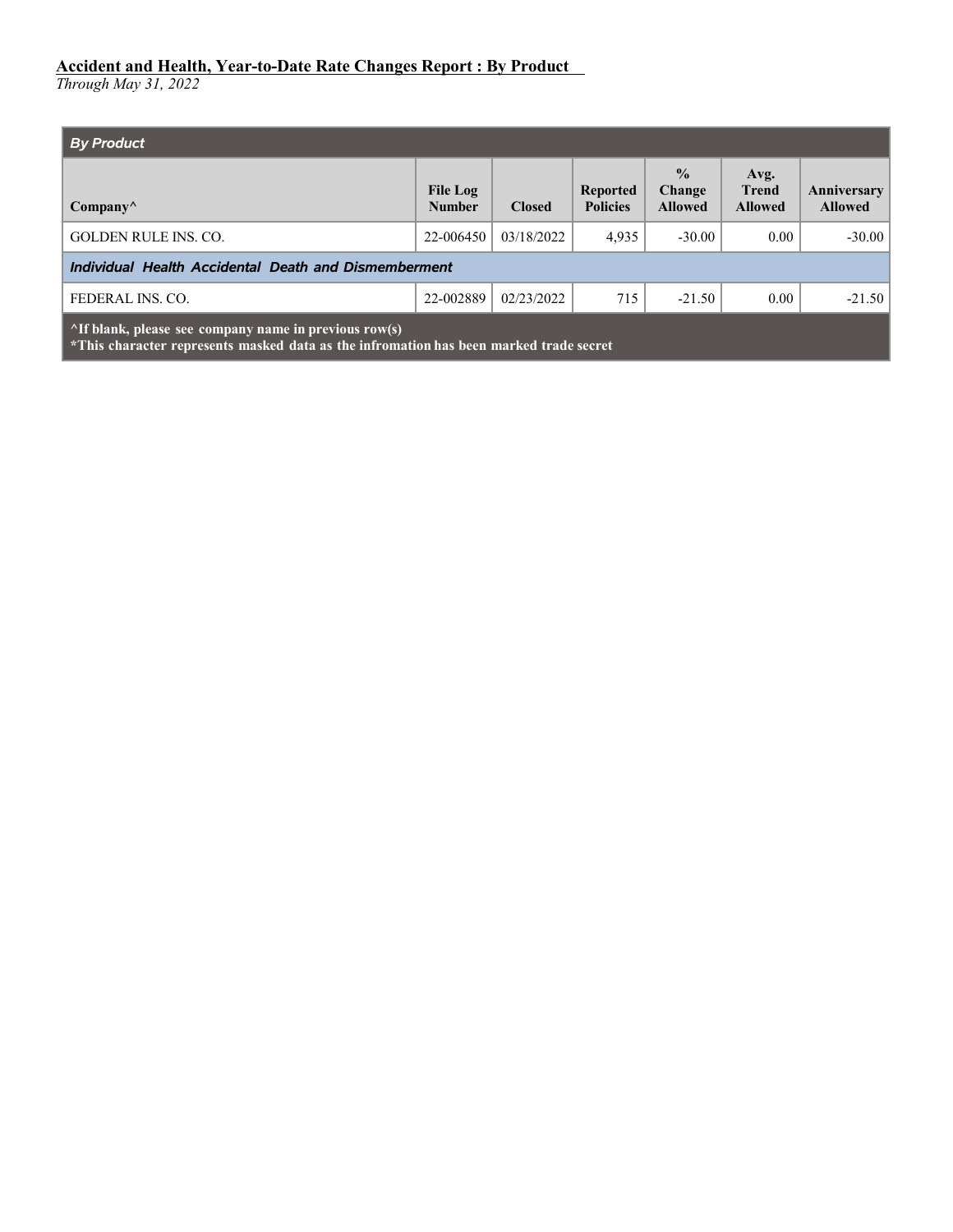*Through May 31, 2022*

| <b>By Product</b>                                                             |                                  |               |                                    |                                           |                                        |                                      |  |  |
|-------------------------------------------------------------------------------|----------------------------------|---------------|------------------------------------|-------------------------------------------|----------------------------------------|--------------------------------------|--|--|
| Company^                                                                      | <b>File Log</b><br><b>Number</b> | <b>Closed</b> | <b>Reported</b><br><b>Policies</b> | $\frac{0}{0}$<br>Change<br><b>Allowed</b> | Avg.<br><b>Trend</b><br><b>Allowed</b> | <b>Anniversary</b><br><b>Allowed</b> |  |  |
| <b>Individual Health Dental</b>                                               |                                  |               |                                    |                                           |                                        |                                      |  |  |
| CIGNA HEALTH AND LIFE INS. CO.                                                | 22-007383                        | 04/18/2022    | $\mathbf{0}$                       | 0.00                                      | 0.00                                   | 0.00                                 |  |  |
| CONTINENTAL LIFE INS. CO. OF BRENTWOOD, TN                                    | 22-010075                        | 04/22/2022    | 2,535                              | $-14.80$                                  | 0.00                                   | $-14.80$                             |  |  |
| <b>GOLDEN RULE INS. CO.</b>                                                   | 22-001199                        | 02/09/2022    | 311                                | $-3.90$                                   | 0.00                                   | $-3.90$                              |  |  |
| <b>GUARDIAN LIFE INS. CO. OF AMERICA</b>                                      | 22-011467                        | 05/04/2022    | 5,415                              | 0.00                                      | 0.00                                   | 0.00                                 |  |  |
|                                                                               | 22-012358                        | 05/17/2022    | 7,175                              | 2.00                                      | 0.00                                   | 2.00                                 |  |  |
| HUMANA INS. CO.                                                               | 21-031185                        | 01/13/2022    | $\star$                            | $\ast$                                    | $\ast$                                 | $\ast$                               |  |  |
| MUTUAL OF OMAHA INS. CO.                                                      | 22-004568                        | 03/23/2022    | 2,102                              | $-5.90$                                   | 0.00                                   | $-5.90$                              |  |  |
| NATIONAL HEALTH INS. CO.                                                      | 21-032104                        | 01/03/2022    | 5,421                              | 4.50                                      | 0.00                                   | 4.50                                 |  |  |
| PHYSICIANS MUTUAL INS. CO.                                                    | 22-004436                        | 03/29/2022    | $\mathbf{0}$                       | 0.00                                      | 0.00                                   | 0.00                                 |  |  |
| SOLSTICE BENEFITS, INC.                                                       | 22-013766                        | 05/23/2022    | 385                                | 0.00                                      | 0.00                                   | 0.00                                 |  |  |
| THE CHESAPEAKE LIFE INS. CO.                                                  | 22-006928                        | 04/28/2022    | 5,634                              | 0.00                                      | 0.00                                   | 0.00                                 |  |  |
| Individual Health Disability Income                                           |                                  |               |                                    |                                           |                                        |                                      |  |  |
| NORTHWESTERN MUTUAL LIFE INS. CO.                                             | 22-006170                        | 04/11/2022    | 10,174                             | 0.00                                      | 0.00                                   | 0.00                                 |  |  |
| RIVERSOURCE LIFE INS. CO.                                                     | 22-004563                        | 03/21/2022    | $\mathbf{0}$                       | 0.00                                      | 0.00                                   | 0.00                                 |  |  |
| STANDARD INS. CO.                                                             | 22-009986                        | 05/19/2022    | 293                                | 0.00                                      | 0.00                                   | 0.00                                 |  |  |
| Individual Health Hospital Indemnity                                          |                                  |               |                                    |                                           |                                        |                                      |  |  |
| PHILADELPHIA AMERICAN LIFE INS. CO.                                           | 22-006204                        | 04/05/2022    | $\mathbf{0}$                       | 0.00                                      | 0.00                                   | 0.00                                 |  |  |
| Individual Health Major Medical - Other                                       |                                  |               |                                    |                                           |                                        |                                      |  |  |
| BLUE CROSS & BLUE SHIELD OF FLORIDA, INC.                                     | 22-004190                        | 03/01/2022    | $\ast$                             | $\ast$                                    | $\ast$                                 | $\ast$                               |  |  |
| Individual Health Major Medical Short Term                                    |                                  |               |                                    |                                           |                                        |                                      |  |  |
| GUIDEWELL SIMPLIFI, INC.                                                      | 22-010940                        | 04/20/2022    | $\ast$                             | $\ast$                                    | $\ast$                                 | $\ast$                               |  |  |
| INDEPENDENCE AMERICAN INS. CO.                                                | 22-000880                        | 02/24/2022    | 2,723                              | $-0.90$                                   | 0.00                                   | $-0.90$                              |  |  |
| Individual Health Specified Disease Limited Benefit Dread Disease             |                                  |               |                                    |                                           |                                        |                                      |  |  |
| STATE MUTUAL INS. CO.                                                         | 22-011240                        | 05/19/2022    | $\boldsymbol{0}$                   | 0.00                                      | 0.00                                   | 0.00                                 |  |  |
| Individual Health Specified Disease Limited Benefit Dread Disease Cancer Only |                                  |               |                                    |                                           |                                        |                                      |  |  |
| AMERICAN GENERAL LIFE INS. CO.                                                | 22-011916                        | 05/17/2022    | 5,267                              | $-0.50$                                   | 0.00                                   | $-0.50$                              |  |  |
| MANHATTANLIFE INSURANCE AND ANNUITY CO.                                       | 21-031831                        | 01/25/2022    | 655                                | 6.50                                      | 0.00                                   | 6.50                                 |  |  |
| STATE MUTUAL INS. CO.                                                         | 22-004361                        | 03/15/2022    | $\boldsymbol{0}$                   | 0.00                                      | 0.00                                   | 0.00                                 |  |  |
| $\Delta$ If blank, please see company name in previous row(s)                 |                                  |               |                                    |                                           |                                        |                                      |  |  |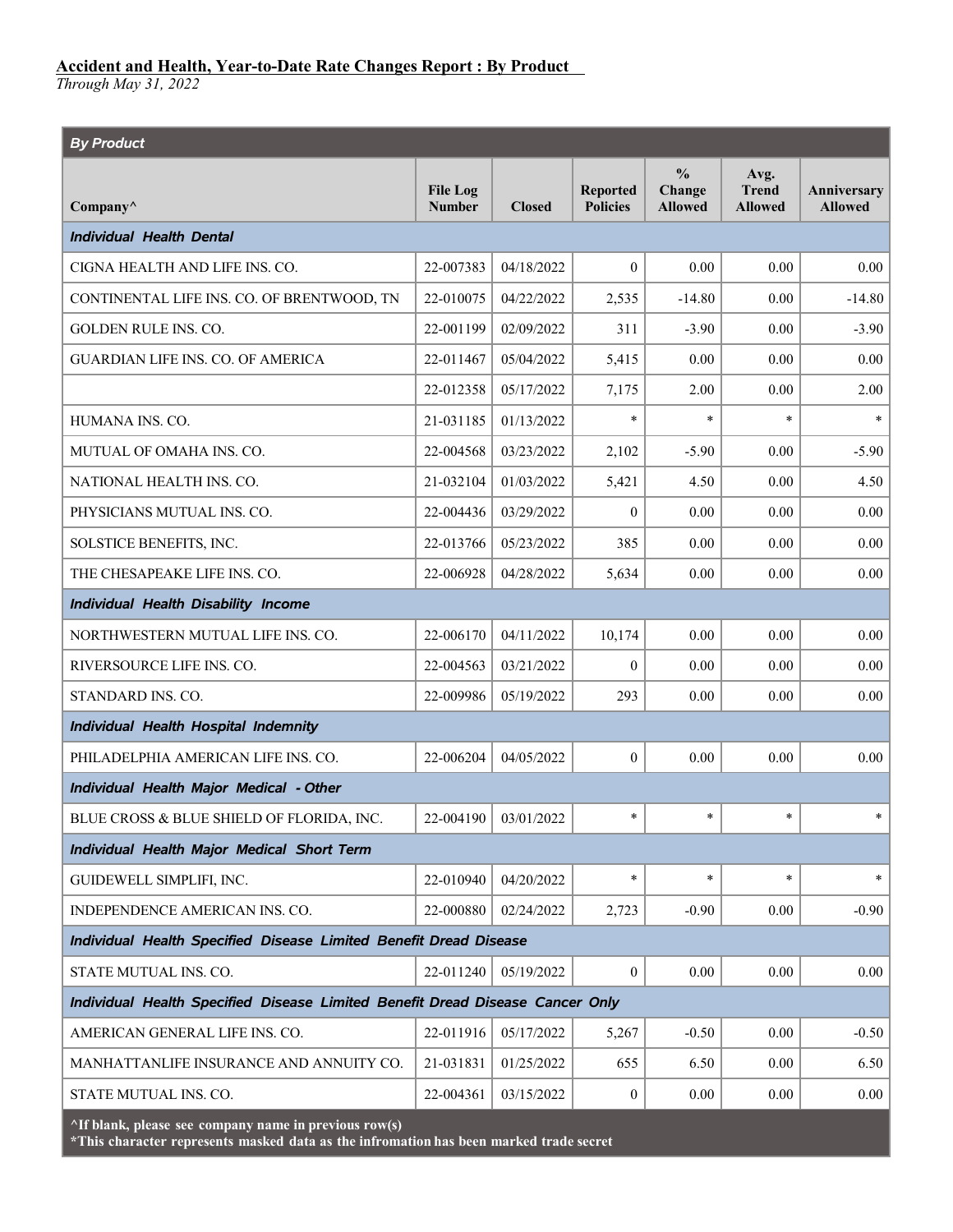| <b>By Product</b>                                                                                                                                        |                                  |               |                                    |                                           |                                        |                               |  |  |
|----------------------------------------------------------------------------------------------------------------------------------------------------------|----------------------------------|---------------|------------------------------------|-------------------------------------------|----------------------------------------|-------------------------------|--|--|
| $\mathbf{Company}^{\wedge}$                                                                                                                              | <b>File Log</b><br><b>Number</b> | <b>Closed</b> | <b>Reported</b><br><b>Policies</b> | $\frac{6}{9}$<br>Change<br><b>Allowed</b> | Avg.<br><b>Trend</b><br><b>Allowed</b> | Anniversary<br><b>Allowed</b> |  |  |
| Individual Health Vision                                                                                                                                 |                                  |               |                                    |                                           |                                        |                               |  |  |
| EDUCATORS HEALTH PLANS LIFE, ACCIDENT AND<br>HEALTH, INC.                                                                                                | 22-002099                        | 02/11/2022    | 3                                  | 0.00                                      | 0.00                                   | 0.00                          |  |  |
| HUMANA INS. CO.                                                                                                                                          | 21-031357                        | 01/21/2022    | $\star$                            | $\ast$                                    | $\ast$                                 | $\ast$                        |  |  |
| $\Lambda$ If blank, please see company name in previous row(s)<br>*This character represents masked data as the infromation has been marked trade secret |                                  |               |                                    |                                           |                                        |                               |  |  |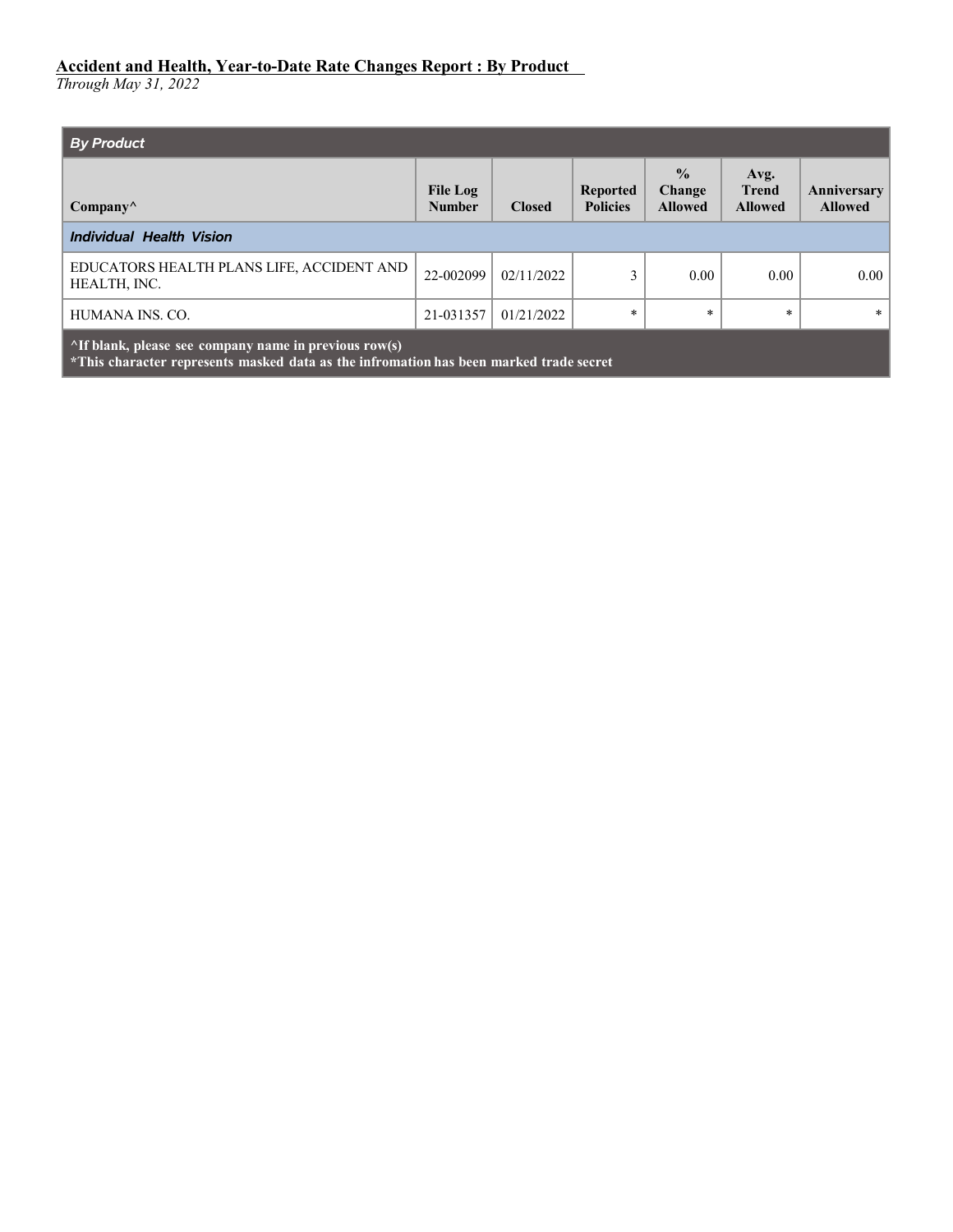*Through May 31, 2022*

| <b>By Product</b>                                        |                                  |               |                                    |                                           |                                        |                               |
|----------------------------------------------------------|----------------------------------|---------------|------------------------------------|-------------------------------------------|----------------------------------------|-------------------------------|
| $Company^{\wedge}$                                       | <b>File Log</b><br><b>Number</b> | <b>Closed</b> | <b>Reported</b><br><b>Policies</b> | $\frac{0}{0}$<br>Change<br><b>Allowed</b> | Avg.<br><b>Trend</b><br><b>Allowed</b> | Anniversary<br><b>Allowed</b> |
| Individual Medicare Supplement Medicare Select           |                                  |               |                                    |                                           |                                        |                               |
| WASHINGTON NATIONAL INS. CO.                             | 22-011762                        | 05/02/2022    | 122                                | 2.50                                      | 0.00                                   | 2.50                          |
| Individual Medicare Supplement Prestandardized           |                                  |               |                                    |                                           |                                        |                               |
| AMERICAN FAMILY LIFE ASSURANCE CO. OF<br><b>COLUMBUS</b> | 22-013257                        | 05/31/2022    | $\ast$                             | $\ast$                                    | $\ast$                                 | $\ast$                        |
| COLONIAL PENN LIFE INS. CO.                              | 22-011229                        | 04/27/2022    | 36                                 | 0.00                                      | 0.00                                   | 0.00                          |
| CONTINENTAL GENERAL INS. CO.                             | 22-007444                        | 04/11/2022    | 17                                 | 2.50                                      | 0.00                                   | 2.50                          |
|                                                          | 22-009241                        | 04/11/2022    | 18                                 | 0.00                                      | 0.00                                   | 0.00                          |
| GENWORTH LIFE AND ANNUITY INS. CO.                       | 22-009027                        | 04/06/2022    | 1                                  | 0.00                                      | 0.00                                   | 0.00                          |
| MEDICO INS. CO.                                          | 21-032014                        | 01/04/2022    | 9                                  | 0.00                                      | 0.00                                   | 0.00                          |
| MUTUAL OF OMAHA INS. CO.                                 | 22-006956                        | 03/24/2022    | 8                                  | 2.50                                      | 0.00                                   | 2.50                          |
| NASSAU LIFE INS. CO. OF KANSAS                           | 22-006898                        | 03/24/2022    | 5                                  | 2.50                                      | 0.00                                   | 2.50                          |
| NASSAU LIFE INS. CO. OF TEXAS                            | 22-011264                        | 04/22/2022    | 165                                | 2.50                                      | 0.00                                   | 2.50                          |
| NATIONWIDE LIFE INS. CO.                                 | 22-006744                        | 03/23/2022    | 10                                 | 2.50                                      | 0.00                                   | 2.50                          |
| <b>OXFORD LIFE INS. CO.</b>                              | 22-001552                        | 01/20/2022    | 14                                 | 1.00                                      | 0.00                                   | 1.00                          |
| UNION FIDELITY LIFE INS. CO.                             | 22-010081                        | 04/06/2022    | $\overline{2}$                     | 0.00                                      | 0.00                                   | 0.00                          |
| UNITED AMERICAN INS. CO.                                 | 22-010837                        | 04/19/2022    | 179                                | 0.00                                      | 0.00                                   | 0.00                          |
| <b>WASHINGTON NATIONAL INS. CO.</b>                      | 22-006105                        | 03/16/2022    | 64                                 | 0.00                                      | 0.00                                   | 0.00                          |
| Individual Medicare Supplement Standard Plans            |                                  |               |                                    |                                           |                                        |                               |
| AMERICAN CONTINENTAL INS. CO.                            | 22-005863                        | 04/14/2022    | 322                                | 7.80                                      | 0.00                                   | 7.80                          |
| AMERICAN FAMILY LIFE ASSURANCE CO. OF<br><b>COLUMBUS</b> | 22-013176                        | 05/31/2022    | $\star$                            | $\ast$                                    | $\ast$                                 | $\ast$                        |
| AMERICAN HOME LIFE INS. CO. (THE)                        | 21-031645                        | 01/24/2022    | $\mathbf{0}$                       | 0.00                                      | 0.00                                   | 0.00                          |
| CAPITOL LIFE INS. CO.                                    | 22-010844                        | 05/18/2022    | 214                                | 8.00                                      | 0.00                                   | 8.00                          |
| CENTRAL STATES HEALTH & LIFE CO. OF OMAHA                | 22-006500                        | 03/31/2022    | 27                                 | 5.40                                      | 0.00                                   | 5.40                          |
| CENTRAL STATES INDEMNITY CO. OF OMAHA                    | 21-031310                        | 01/19/2022    | 22                                 | 1.00                                      | 0.00                                   | 1.00                          |
| CIGNA HEALTH AND LIFE INS. CO.                           | 21-030813                        | 01/07/2022    | 4,557                              | 2.70                                      | 0.00                                   | 2.70                          |
|                                                          | 22-013496                        | 05/20/2022    | $\mathbf{0}$                       | 2.50                                      | 0.00                                   | 2.50                          |
| CONNECTICUT GENERAL LIFE INS. CO.                        | 22-013495                        | 05/16/2022    | 4                                  | 2.50                                      | 0.00                                   | 2.50                          |

**^If blank, please see company name in previous row(s)**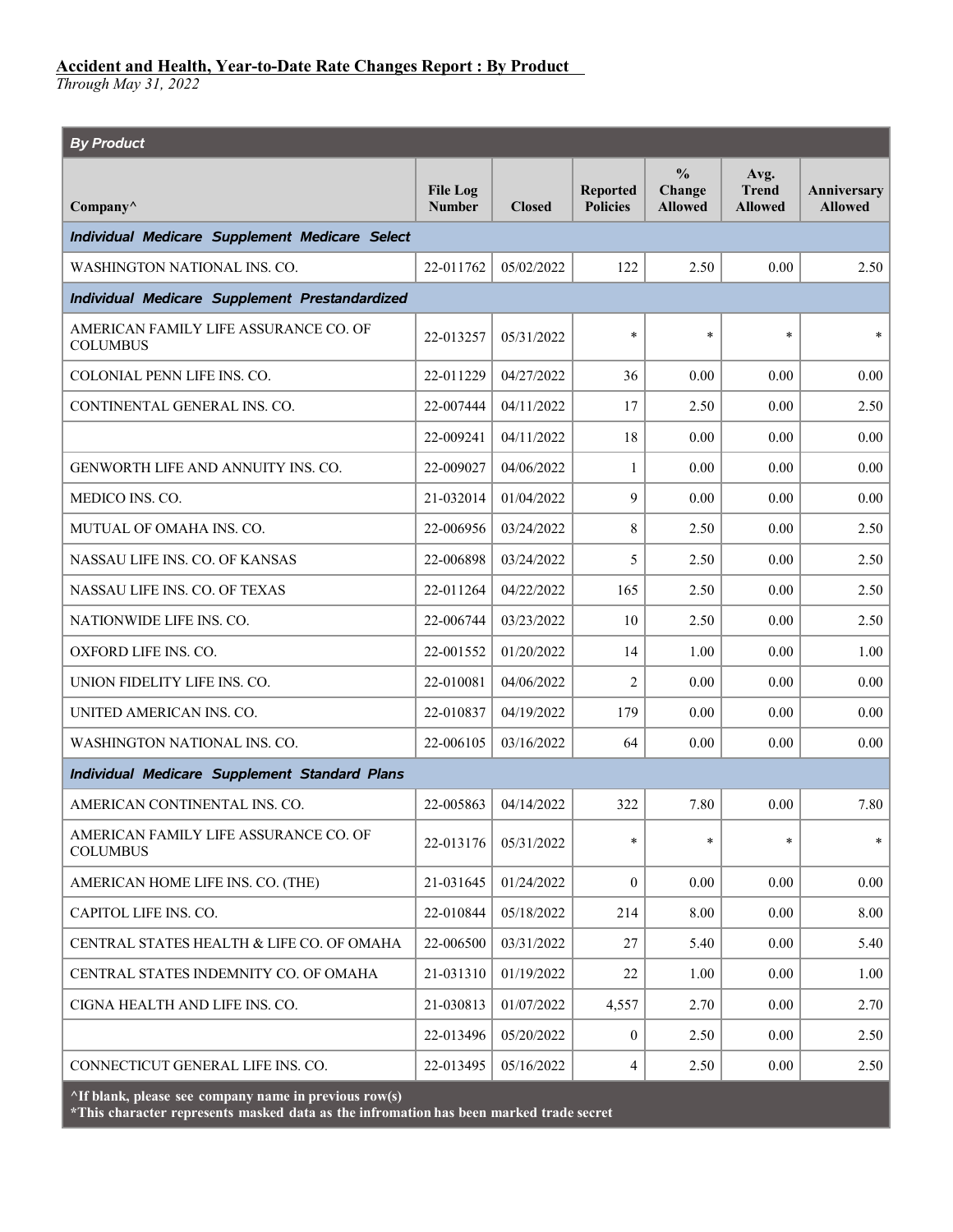*Through May 31, 2022*

| <b>By Product</b>                                             |                                  |               |                                    |                                           |                                        |                                      |
|---------------------------------------------------------------|----------------------------------|---------------|------------------------------------|-------------------------------------------|----------------------------------------|--------------------------------------|
| Company^                                                      | <b>File Log</b><br><b>Number</b> | <b>Closed</b> | <b>Reported</b><br><b>Policies</b> | $\frac{0}{0}$<br>Change<br><b>Allowed</b> | Avg.<br><b>Trend</b><br><b>Allowed</b> | <b>Anniversary</b><br><b>Allowed</b> |
| Individual Medicare Supplement Standard Plans                 |                                  |               |                                    |                                           |                                        |                                      |
| CONTINENTAL GENERAL INS. CO.                                  | 22-005139                        | 04/12/2022    | 882                                | 4.00                                      | 0.00                                   | 4.00                                 |
| GENWORTH LIFE AND ANNUITY INS. CO.                            | 22-007196                        | 04/05/2022    | 424                                | 0.00                                      | 0.00                                   | 0.00                                 |
| GREAT SOUTHERN LIFE INS. CO.                                  | 22-011609                        | 05/31/2022    | 29                                 | 6.50                                      | 0.00                                   | 6.50                                 |
| HUMANA INS. CO.                                               | 22-003902                        | 03/16/2022    | 13,360                             | 7.50                                      | 0.00                                   | 7.50                                 |
| HUMANADENTAL INS. CO.                                         | 22-013207                        | 05/13/2022    | 30                                 | 2.50                                      | 0.00                                   | 2.50                                 |
| JACKSON NATIONAL LIFE INS. CO.                                | 22-011065                        | 05/10/2022    | 18                                 | 0.00                                      | 0.00                                   | $0.00\,$                             |
| LIBERTY BANKERS LIFE INS. CO.                                 | 22-006354                        | 04/12/2022    | 2                                  | 2.50                                      | 0.00                                   | 2.50                                 |
| LIBERTY NATIONAL LIFE INS. CO.                                | 22-013298                        | 05/16/2022    | 223                                | 0.00                                      | 0.00                                   | 0.00                                 |
| MASSMUTUAL ASCEND LIFE INS. CO.                               | 22-009412                        | 04/11/2022    | 95                                 | 2.50                                      | 0.00                                   | 2.50                                 |
| NATIONWIDE LIFE INS. CO.                                      | 22-006747                        | 03/23/2022    | 151                                | 2.50                                      | 0.00                                   | 2.50                                 |
| OXFORD LIFE INS. CO.                                          | 22-000939                        | 01/13/2022    | 713                                | 1.00                                      | 0.00                                   | 1.00                                 |
| PHYSICIANS LIFE INS. CO.                                      | 22-006434                        | 04/27/2022    | 11                                 | 7.50                                      | 0.00                                   | 7.50                                 |
| PRINCIPAL LIFE INS. CO.                                       | 22-001855                        | 02/24/2022    | 1,556                              | 1.00                                      | 0.00                                   | 1.00                                 |
| UNITED AMERICAN INS. CO.                                      | 21-030890                        | 01/10/2022    | $\star$                            | $\ast$                                    | $\ast$                                 | $\ast$                               |
| UNITED OF OMAHA LIFE INS. CO.                                 | 22-004489                        | 03/04/2022    | 11,749                             | 2.90                                      | 0.00                                   | 2.90                                 |
| UNITED WORLD LIFE INS. CO.                                    | 22-000425                        | 02/10/2022    | $\mathbf{0}$                       | 0.00                                      | 0.00                                   | 0.00                                 |
| WASHINGTON NATIONAL INS. CO.                                  | 22-005454                        | 03/14/2022    | $\mathbf{0}$                       | 0.00                                      | 0.00                                   | 0.00                                 |
| Long Term Care Comprehensive - Other                          |                                  |               |                                    |                                           |                                        |                                      |
| <b>GENWORTH LIFE INS. CO.</b>                                 | 20-031682                        | 03/10/2022    | 42,779                             | 5.40                                      | 0.00                                   | 5.40                                 |
| JOHN HANCOCK LIFE INS. CO. U.S.A.                             | 21-019718                        | 05/04/2022    | 34,753                             | 80.00                                     | 0.00                                   | 80.00                                |
| LINCOLN NATIONAL LIFE INS. CO.                                | 22-001996                        | 02/21/2022    | $\mathbf{0}$                       | $0.00\,$                                  | 0.00                                   | 0.00                                 |
| NATIONAL GUARDIAN LIFE INS. CO.                               | 22-003397                        | 03/18/2022    | $\boldsymbol{0}$                   | 0.00                                      | 0.00                                   | 0.00                                 |
| Long Term Care Other Accelerated Benefit Rider                |                                  |               |                                    |                                           |                                        |                                      |
| AMERICAN HERITAGE LIFE INS. CO.                               | 22-001337                        | 02/17/2022    | $\boldsymbol{0}$                   | 0.00                                      | 0.00                                   | 0.00                                 |
| TRANSAMERICA LIFE INS. CO.                                    | 22-002800                        | 03/15/2022    | $\boldsymbol{0}$                   | $0.00\,$                                  | 0.00                                   | 0.00                                 |
| <b>Medicare Supplement Other</b>                              |                                  |               |                                    |                                           |                                        |                                      |
| CONTINENTAL GENERAL INS. CO.                                  | 22-009414                        | 05/09/2022    | 650                                | 4.00                                      | $0.00\,$                               | 4.00                                 |
| $\Delta$ If blank, please see company name in previous row(s) |                                  |               |                                    |                                           |                                        |                                      |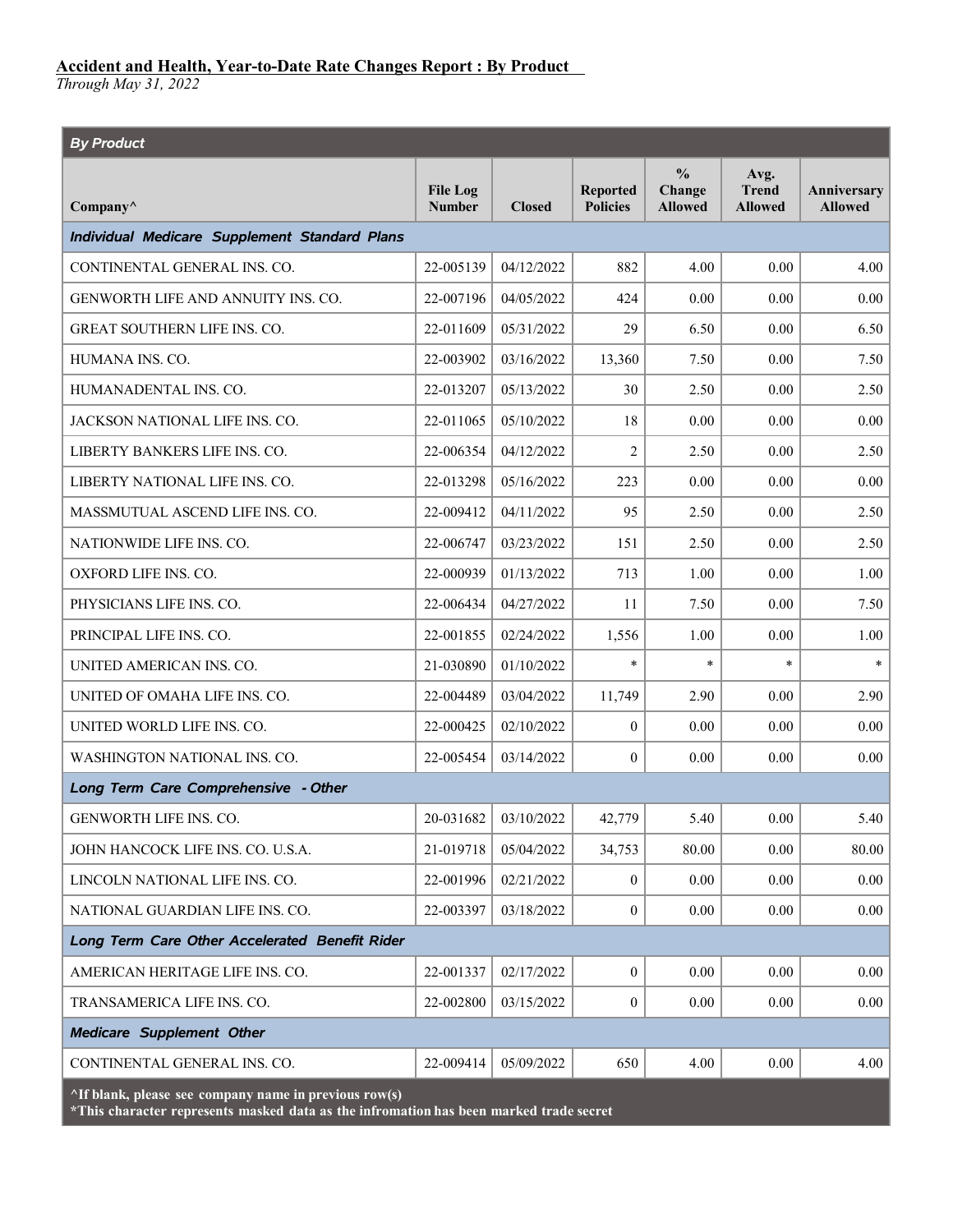*Through May 31, 2022*

| <b>By Product</b>                              |                                  |               |                                    |                                           |                                        |                               |
|------------------------------------------------|----------------------------------|---------------|------------------------------------|-------------------------------------------|----------------------------------------|-------------------------------|
| Company^                                       | <b>File Log</b><br><b>Number</b> | <b>Closed</b> | <b>Reported</b><br><b>Policies</b> | $\frac{0}{0}$<br>Change<br><b>Allowed</b> | Avg.<br><b>Trend</b><br><b>Allowed</b> | Anniversary<br><b>Allowed</b> |
| <b>Medicare Supplement Other</b>               |                                  |               |                                    |                                           |                                        |                               |
| CONTINENTAL LIFE INS. CO. OF BRENTWOOD, TN     | 22-005376                        | 04/11/2022    | 8,408                              | 5.20                                      | 0.00                                   | 5.20                          |
| <b>GERBER LIFE INS. CO.</b>                    | 22-003207                        | 02/25/2022    | 3,197                              | 5.00                                      | 0.00                                   | 5.00                          |
| HARTFORD LIFE AND ACCIDENT INS. CO.            | 22-011952                        | 05/09/2022    | 542                                | 0.00                                      | 0.00                                   | 0.00                          |
| <b>IDEALIFE INS. CO.</b>                       | 22-006796                        | 03/30/2022    | 23                                 | 2.50                                      | 0.00                                   | 2.50                          |
| MUTUAL OF OMAHA INS. CO.                       | 22-001388                        | 01/28/2022    | 6,121                              | 2.50                                      | 0.00                                   | 2.50                          |
| NASSAU LIFE INS. CO. OF KANSAS                 | 22-009857                        | 04/11/2022    | 155                                | 2.50                                      | 0.00                                   | 2.50                          |
| NEW YORK LIFE INS. CO.                         | 22-006493                        | 03/18/2022    | 13                                 | 1.00                                      | 0.00                                   | 1.00                          |
| SHENANDOAH LIFE INS. CO.                       | 22-010128                        | 04/12/2022    | 18                                 | 0.00                                      | 0.00                                   | $0.00\,$                      |
| TALCOTT RESOLUTION LIFE INS. CO.               | 22-011953                        | 05/09/2022    | 98                                 | 0.00                                      | 0.00                                   | $0.00\,$                      |
| TRANSAMERICA LIFE INS. CO.                     | 21-031725                        | 01/24/2022    | 4                                  | 0.00                                      | 0.00                                   | 0.00                          |
|                                                | 21-031726                        | 01/24/2022    | 41                                 | 0.00                                      | 0.00                                   | 0.00                          |
|                                                | 21-031727                        | 01/24/2022    | 19                                 | 0.00                                      | 0.00                                   | $0.00\,$                      |
|                                                | 21-031730                        | 01/24/2022    | 88                                 | 0.00                                      | 0.00                                   | 0.00                          |
|                                                | 21-031732                        | 01/24/2022    | 1                                  | 0.00                                      | 0.00                                   | 0.00                          |
|                                                | 21-031733                        | 01/25/2022    | $\mathbf{0}$                       | 0.00                                      | 0.00                                   | 0.00                          |
|                                                | 21-031735                        | 01/25/2022    | 6                                  | 0.00                                      | 0.00                                   | 0.00                          |
|                                                | 21-031737                        | 01/25/2022    | 15                                 | $0.00\,$                                  | 0.00                                   | 0.00                          |
|                                                | 21-031738                        | 01/25/2022    | 17                                 | 0.00                                      | 0.00                                   | 0.00                          |
|                                                | $21 - 031811$                    | 01/26/2022    | $\theta$                           | 0.00                                      | 0.00                                   | $0.00\,$                      |
|                                                | 22-003469                        | 02/22/2022    | $\mathbf{0}$                       | $0.00\,$                                  | 0.00                                   | 0.00                          |
| UNITED WORLD LIFE INS. CO.                     | 22-003610                        | 02/15/2022    | 2,008                              | 3.30                                      | 0.00                                   | 3.30                          |
| UNITEDHEALTHCARE INS. CO.                      | 21-031341                        | 01/20/2022    | $\ast$                             | $\ast$                                    | $\ast$                                 | $\ast$                        |
| <b>Prepaid Dental Service Plan Corporation</b> |                                  |               |                                    |                                           |                                        |                               |
| SAFEGUARD HEALTH PLANS, INC.                   | 21-031266                        | 01/21/2022    | 1,268                              | 15.50                                     | 0.00                                   | 15.50                         |
|                                                | 22-000284                        | 02/09/2022    | 19,097                             | 0.00                                      | 0.00                                   | 0.00                          |

**^If blank, please see company name in previous row(s)**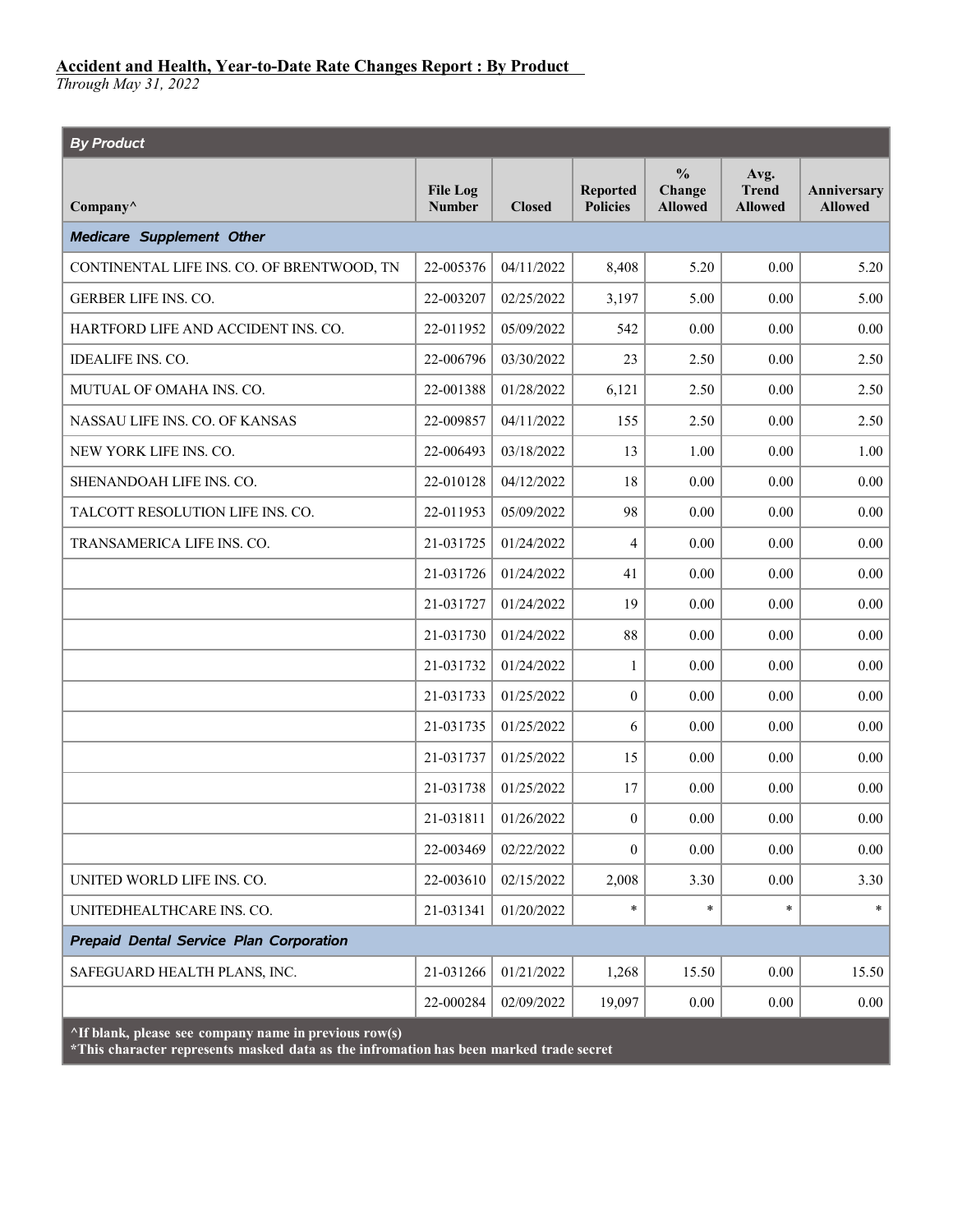*Through May 31, 2022*

| <b>By Product</b>                                                 |                                  |               |                                    |                                           |                                        |                               |
|-------------------------------------------------------------------|----------------------------------|---------------|------------------------------------|-------------------------------------------|----------------------------------------|-------------------------------|
| $\mathbf{Company}^{\wedge}$                                       | <b>File Log</b><br><b>Number</b> | <b>Closed</b> | <b>Reported</b><br><b>Policies</b> | $\frac{0}{0}$<br>Change<br><b>Allowed</b> | Avg.<br><b>Trend</b><br><b>Allowed</b> | Anniversary<br><b>Allowed</b> |
| Prepaid Limited Health Service Organization                       |                                  |               |                                    |                                           |                                        |                               |
| DELTA DENTAL INS. CO.                                             | 21-031150                        | 01/18/2022    | 47,851                             | 0.00                                      | 0.00                                   | 0.00                          |
| <b>GUARDIAN LIFE INS. CO. OF AMERICA</b>                          | 22-011596                        | 05/17/2022    | 31,002                             | 0.00                                      | 0.00                                   | 0.00                          |
| SOLSTICE BENEFITS, INC.                                           | 22-013767                        | 05/24/2022    | 15,544                             | 0.00                                      | 0.00                                   | 0.00                          |
| <sup>A</sup> If blank, please see company name in previous row(s) |                                  |               |                                    |                                           |                                        |                               |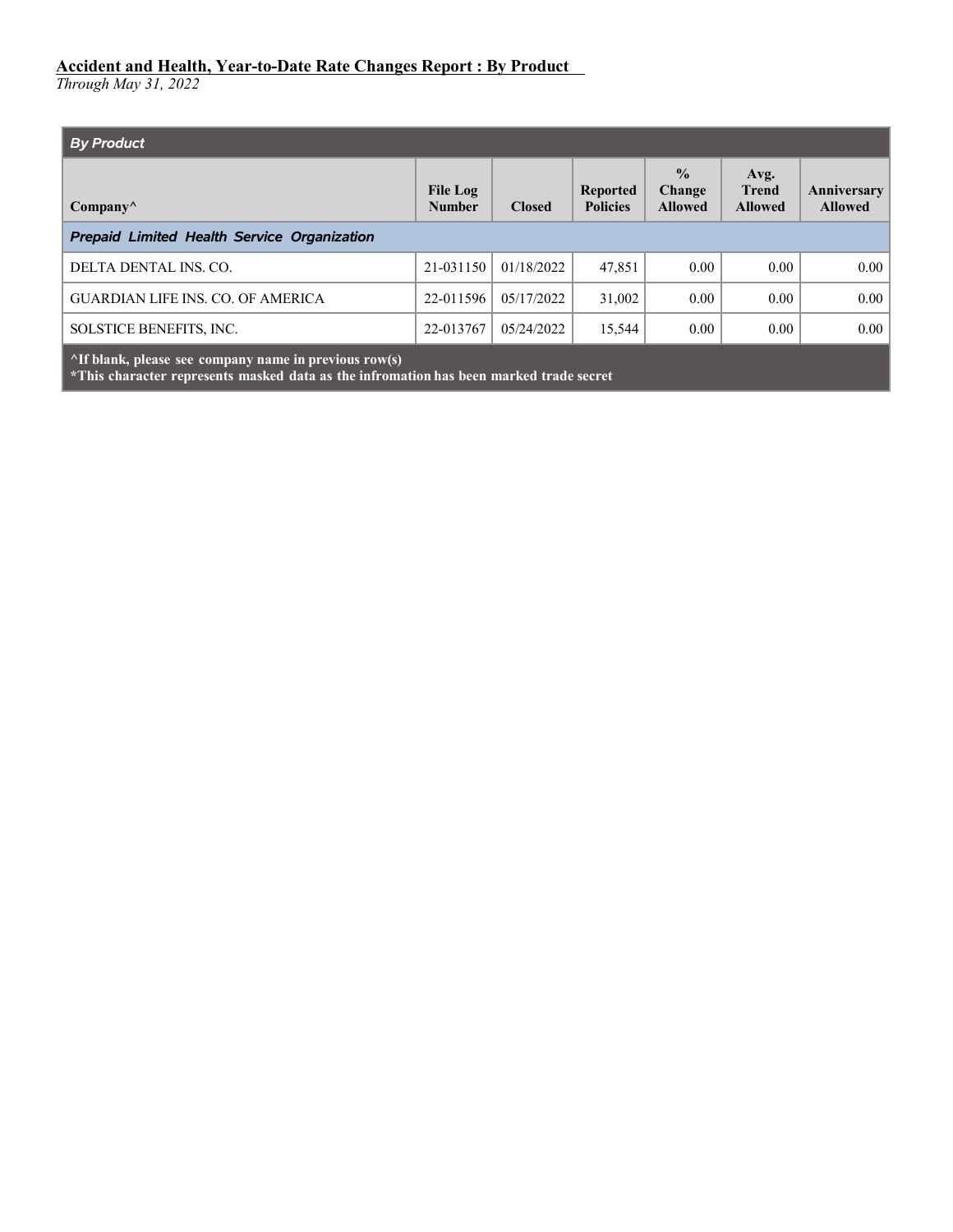#### **Product Glossary**

*Sorted by Line of Business (LOB) and Product*

| Product                                                                                                                                                                                                                                                                                                                                                                                                                                                                                                     | <b>Product Definition</b>                                                                                                                                                                                                                                                                                                                                                                                                                                                                                                                                                                                                                                                                                                                                  |  |  |  |  |
|-------------------------------------------------------------------------------------------------------------------------------------------------------------------------------------------------------------------------------------------------------------------------------------------------------------------------------------------------------------------------------------------------------------------------------------------------------------------------------------------------------------|------------------------------------------------------------------------------------------------------------------------------------------------------------------------------------------------------------------------------------------------------------------------------------------------------------------------------------------------------------------------------------------------------------------------------------------------------------------------------------------------------------------------------------------------------------------------------------------------------------------------------------------------------------------------------------------------------------------------------------------------------------|--|--|--|--|
| LOB: Accident and Health Products Definition: Pursuant to Section 624.603, F.S.: "Health insurance", also known<br>as "disability insurance", is insurance of human beings against bodily injury, disablement, or death by accident or<br>accidental means, or the expense thereof, or against disablement or expense resulting from sickness, and every<br>insurance appertaining thereto. Health insurance does not include workers' compensation coverages, except as<br>provided in s. 624.406(4), F.S. |                                                                                                                                                                                                                                                                                                                                                                                                                                                                                                                                                                                                                                                                                                                                                            |  |  |  |  |
| Group Medicare Supplement Prestandardized                                                                                                                                                                                                                                                                                                                                                                                                                                                                   | A plan issued prior to required federal standardization of Medicare<br>supplement policy forms and rates.                                                                                                                                                                                                                                                                                                                                                                                                                                                                                                                                                                                                                                                  |  |  |  |  |
| Long Term Care Comprehensive - Other                                                                                                                                                                                                                                                                                                                                                                                                                                                                        | A policy or rider that includes coverage for both institutional nursing home<br>and home health care. If a form provides both facility and non-facility care, it<br>is considered comprehensive. If a base form is facility only and non-facility<br>coverage is offered as a rider, whether the rider is selected or not, the form<br>and rider are comprehensive. One form may not be categorized as two<br>different types of long term care for any rating purposes, nor may it be<br>included in more than one block of business. In addition, if a form provides<br>facility only benefits with no available non-facility rider or option, then it is<br>considered facility only regardless of what other forms were available at the<br>same time. |  |  |  |  |
| Group Health Dental                                                                                                                                                                                                                                                                                                                                                                                                                                                                                         | Insurance that provides benefits for routine dental examinations, preventive<br>dental work and dental procedures needed to treat tooth decay and diseases of<br>the teeth and jaw.                                                                                                                                                                                                                                                                                                                                                                                                                                                                                                                                                                        |  |  |  |  |
| Individual Health Major Medical - Other                                                                                                                                                                                                                                                                                                                                                                                                                                                                     | A major medical contract that may be issued only to 'individuals' as that term<br>is defined in the state in which the contract will be delivered.                                                                                                                                                                                                                                                                                                                                                                                                                                                                                                                                                                                                         |  |  |  |  |
| Individual Medicare Supplement Prestandardized                                                                                                                                                                                                                                                                                                                                                                                                                                                              | A plan issued prior to required federal standardization of Medicare<br>supplement policy forms and rates.                                                                                                                                                                                                                                                                                                                                                                                                                                                                                                                                                                                                                                                  |  |  |  |  |
| Health.Other / Supplemental - Cost Share Plans                                                                                                                                                                                                                                                                                                                                                                                                                                                              | See LOB Definition.                                                                                                                                                                                                                                                                                                                                                                                                                                                                                                                                                                                                                                                                                                                                        |  |  |  |  |
| Long Term Care Other Accelerated Benefit Rider                                                                                                                                                                                                                                                                                                                                                                                                                                                              | Accelerated Benefit Rider or not specifically described. Rider attached to a<br>life insurance policy or an annuity providing LTC benefits                                                                                                                                                                                                                                                                                                                                                                                                                                                                                                                                                                                                                 |  |  |  |  |
| Group Health Major Medical Small Group Only                                                                                                                                                                                                                                                                                                                                                                                                                                                                 | A hospital/surgical/medical expense contract that provides comprehensive<br>benefits as defined in the state in which th contract will be delivered. A major<br>medical contract that may be issued only to "small groups" as that term is<br>defined in the state in which the contract will be delivered.                                                                                                                                                                                                                                                                                                                                                                                                                                                |  |  |  |  |
| Individual Health Dental                                                                                                                                                                                                                                                                                                                                                                                                                                                                                    | Insurance that provides benefits for routine dental examinations, preventive<br>dental work and dental procedures needed to treat tooth decay and diseases of<br>the teeth and jaw.                                                                                                                                                                                                                                                                                                                                                                                                                                                                                                                                                                        |  |  |  |  |
| Individual Health Major Medical Short Term                                                                                                                                                                                                                                                                                                                                                                                                                                                                  | A major medical contract that may be issued only to 'individuals' as that term<br>is defined in the state in which the contract will be delivered. A major medical<br>policy or plan designed to provide coverage during a "gap" in coverage. Short<br>term policies generally have pre-existing condition exclusions and are not<br>renewable.                                                                                                                                                                                                                                                                                                                                                                                                            |  |  |  |  |
| Group Medicare Supplement Standard Plans                                                                                                                                                                                                                                                                                                                                                                                                                                                                    | A Medigap policy under which a policyholder may obtain services from any<br>provider of care.                                                                                                                                                                                                                                                                                                                                                                                                                                                                                                                                                                                                                                                              |  |  |  |  |
| Individual Medicare Supplement Medicare Select                                                                                                                                                                                                                                                                                                                                                                                                                                                              | A type of Medigap plan under which a policyholder generally must use<br>specific hospitals and, in some cases, doctors are to receive full Medigap<br>benefits.                                                                                                                                                                                                                                                                                                                                                                                                                                                                                                                                                                                            |  |  |  |  |
| Health Excess or Stop Loss                                                                                                                                                                                                                                                                                                                                                                                                                                                                                  | This type of insurance may be extended to either a health plan or a<br>self-insured employer plan. Its purpose is to insure against the risk that any<br>one claim will exceed a specific dollar amount or that an entire plan's losses<br>will exceed a specific amount.                                                                                                                                                                                                                                                                                                                                                                                                                                                                                  |  |  |  |  |
| Individual Medicare Supplement Standard Plans                                                                                                                                                                                                                                                                                                                                                                                                                                                               | A Medigap policy under which a policyholder may obtain services from any<br>provider of care.                                                                                                                                                                                                                                                                                                                                                                                                                                                                                                                                                                                                                                                              |  |  |  |  |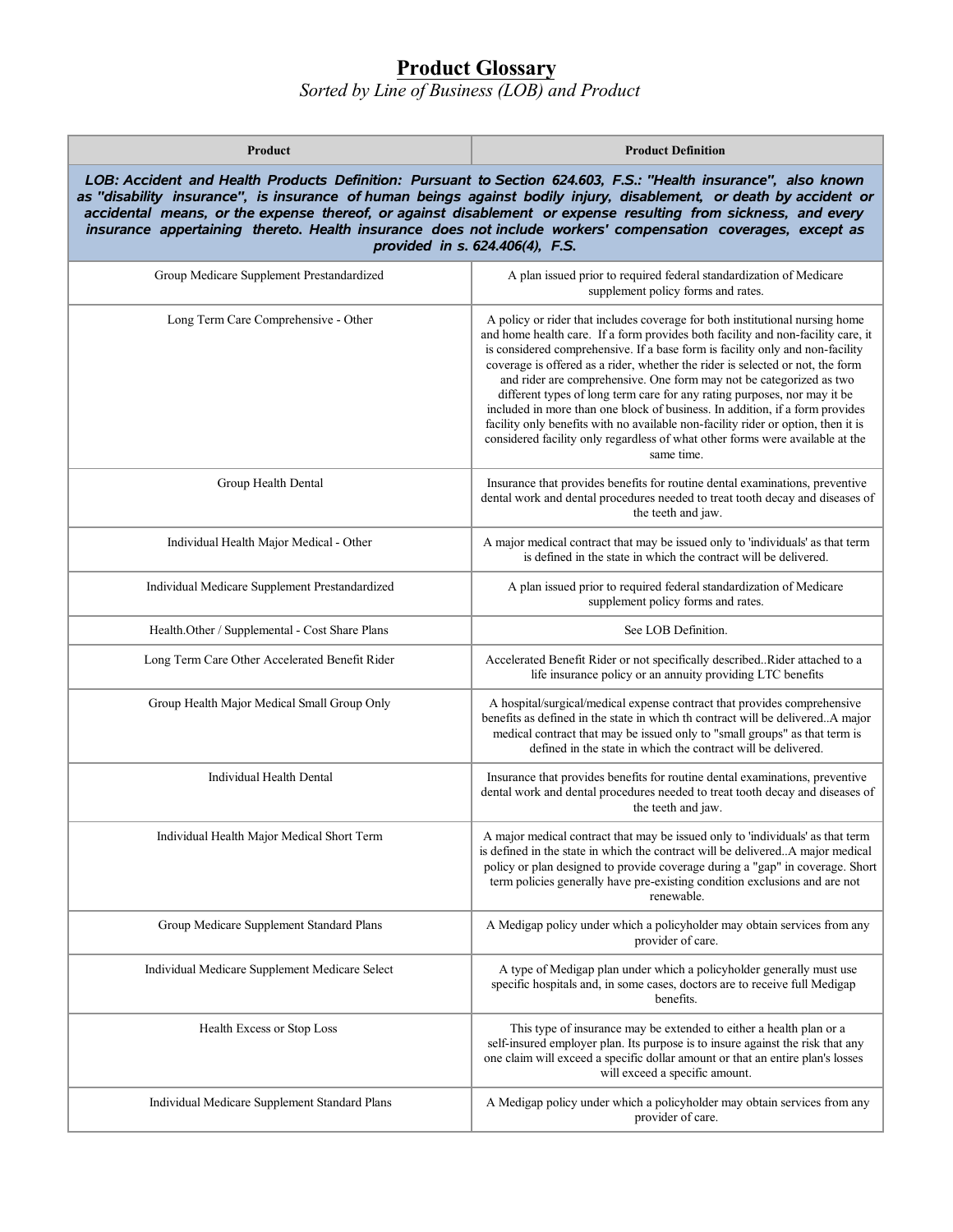#### **Product Glossary** *Sorted by Line of Business (LOB) and Product*

| Product                                                                                                                                                                                                                                                                                                                                                                                                                                                                                                               | <b>Product Definition</b>                                                                                                                                                                                                                                                                                                                      |  |  |  |  |
|-----------------------------------------------------------------------------------------------------------------------------------------------------------------------------------------------------------------------------------------------------------------------------------------------------------------------------------------------------------------------------------------------------------------------------------------------------------------------------------------------------------------------|------------------------------------------------------------------------------------------------------------------------------------------------------------------------------------------------------------------------------------------------------------------------------------------------------------------------------------------------|--|--|--|--|
| Group Health Vision                                                                                                                                                                                                                                                                                                                                                                                                                                                                                                   | Limited benefit expense policies. Provides benefits for eye care and eye care<br>accessories. Generally provides a stated dollar amount per annual eye<br>examination. Benefits often include a stated dollar amount for glasses and<br>contacts. May include surgical benefits for injury or sickness associated with<br>the eye.             |  |  |  |  |
| Long Term Care Facility Only - Other                                                                                                                                                                                                                                                                                                                                                                                                                                                                                  | A policy or rider that provides coverage only while a policyholder is confined<br>to a nursing home and meets the policy requirements.                                                                                                                                                                                                         |  |  |  |  |
| Individual Health - Hospital Surgical Medical Expense                                                                                                                                                                                                                                                                                                                                                                                                                                                                 | An insurance contract that provides coverage to or reimburses the covered<br>person for hospital, surgical, and/or medical expense incurred as a result of<br>injury, sickness, and/or medical condition.                                                                                                                                      |  |  |  |  |
| Medicare Supplement Other                                                                                                                                                                                                                                                                                                                                                                                                                                                                                             | See LOB Definition.                                                                                                                                                                                                                                                                                                                            |  |  |  |  |
| Individual Health Accident Only                                                                                                                                                                                                                                                                                                                                                                                                                                                                                       | An insurance contract that provides coverage, singly or in combination, for<br>death, dismemberment, disability, or hospital and medical care caused by or<br>necessitated as a result of accident or specified kinds of accident.                                                                                                             |  |  |  |  |
| Group Health Disability Income                                                                                                                                                                                                                                                                                                                                                                                                                                                                                        | A policy designed to compensate insured individuals for a portion of the<br>income they lose because of a disabling injury or illness.                                                                                                                                                                                                         |  |  |  |  |
| Group Health Sickness                                                                                                                                                                                                                                                                                                                                                                                                                                                                                                 | Policies providing limited benefits for sickness. Benefits may also be<br>provided for accident and/or wellness. Benefits may be expense or indemnity.<br>Excludes hospital indemnity only coverage.                                                                                                                                           |  |  |  |  |
| Health Conversion                                                                                                                                                                                                                                                                                                                                                                                                                                                                                                     | Guarantees an insured whose coverage is ending for specified reasons a right<br>to purchase a policy without presenting evidence of insurability.                                                                                                                                                                                              |  |  |  |  |
| Individual Health Specified Disease Limited Benefit Dread Disease Cancer<br>Only                                                                                                                                                                                                                                                                                                                                                                                                                                      | Provides benefits for losses resulting from cancer and its associated<br>diagnosis and treatments. Pays benefits for the diagnosis and treatment of a<br>specifically named disease or diseases. Benefits can be paid as expense<br>incurred, per diem, or a principle sum.                                                                    |  |  |  |  |
| LOB: Credit Disability Products Definition: Pursuant to Section 627.677(2), F.S.: "Credit disability insurance"<br>means insurance under which a borrower of money or a purchaser or a lessee of goods is insured in connection<br>with a specific loan or credit transaction against loss of time resulting from accident or sickness.                                                                                                                                                                               |                                                                                                                                                                                                                                                                                                                                                |  |  |  |  |
| Credit Disability                                                                                                                                                                                                                                                                                                                                                                                                                                                                                                     | Makes monthly loan/credit transaction payments to the creditor upon the<br>disablement of an insured debtor.                                                                                                                                                                                                                                   |  |  |  |  |
| LOB: Fraternal Accident and Health Products.Definition: Pursuant to Section 632.617(1), F.S.: A society may<br>provide the following contractual benefits: (a) Death benefits; (b) Endowment benefits; (c) Annuity benefits; (d)<br>Temporary or permanent disability benefits; (e) Hospital, medical, or nursing benefits; (f) Monument or tombstone<br>benefits to the memory of deceased members; and (g) Such other benefits as authorized for life insurers and<br>which are not inconsistent with this chapter. |                                                                                                                                                                                                                                                                                                                                                |  |  |  |  |
| Fraternal Medicare Supplement Other                                                                                                                                                                                                                                                                                                                                                                                                                                                                                   | See LOB Definition.                                                                                                                                                                                                                                                                                                                            |  |  |  |  |
| Fraternal Individual Medicare Supplement Standard Plans                                                                                                                                                                                                                                                                                                                                                                                                                                                               | A Medigap policy under which a policyholder may obtain services from any<br>provider of care.                                                                                                                                                                                                                                                  |  |  |  |  |
| Fraternal Individual Medicare Supplement Prestandardized                                                                                                                                                                                                                                                                                                                                                                                                                                                              | A plan issued prior to required federal standardization of Medicare<br>supplement policy forms and rates.                                                                                                                                                                                                                                      |  |  |  |  |
| LOB: Health Maintenance Organization (HMOs) Plans Definition: As defined in Section 641.19(12), F.S.                                                                                                                                                                                                                                                                                                                                                                                                                  |                                                                                                                                                                                                                                                                                                                                                |  |  |  |  |
| Health Maintenance Organization Individual Individual                                                                                                                                                                                                                                                                                                                                                                                                                                                                 | Coverage may be issued only to 'individuals' as that term is defined in the state<br>in which the contract will be delivered                                                                                                                                                                                                                   |  |  |  |  |
| Health Maintenance Organization Group Small Group Only                                                                                                                                                                                                                                                                                                                                                                                                                                                                | A plan under which an enrollee pays a membership fixed fee in advance in<br>return for a wide range of comprehensive health care services with the HMO's<br>approved providers in a designated service area. Coverage may be issued only<br>to "small groups" as that term is defined in the state in which the contract will<br>be delivered. |  |  |  |  |